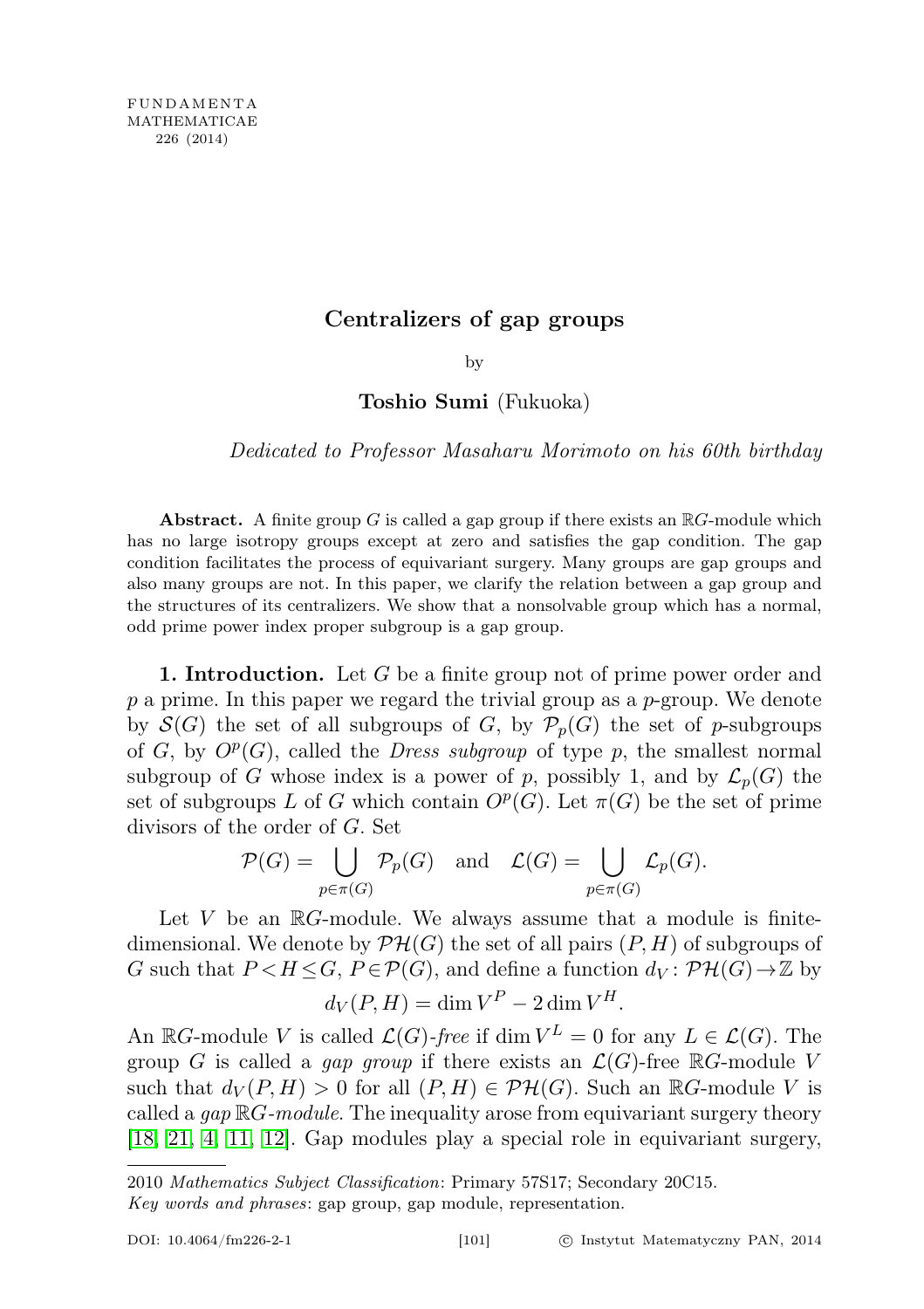and gap groups are the ones for which equivariant surgery techniques are most likely to have direct application. Laitinen and Pawałowski [\[10\]](#page-19-3) showed a sufficient and necessary condition for a finite perfect group, which is a gap group, to act on a sphere S with just two fixed points, say  $x$  and  $y$ , such that the tangential representations  $T_x(S)$  and  $T_y(S)$  are not isomorphic. This problem is related to a question posed by Smith [\[24\]](#page-20-2) and called the Smith equivalence problem. Many researchers attacked related surgery problems [\[22,](#page-20-3) [19,](#page-20-4) [20,](#page-20-5) [15,](#page-20-6) [1,](#page-19-4) [25,](#page-20-7) [3,](#page-19-5) [6,](#page-19-6) [5,](#page-19-7) [16\]](#page-20-8). In particular, Pawałowski and Solomon [\[17\]](#page-20-9) obtained a result on Smith equivalence problem for a gap group G.

If  $\mathcal{P}(G) \cap \mathcal{L}(G)$  is not empty, then  $\dim V^P = 0$  for any  $\mathcal{L}(G)$ -free  $\mathbb{R}G$ module V and any  $P \in \mathcal{P}(G) \cap \mathcal{L}(G)$ , and in particular G is not a gap group. For examples of gap groups, see [\[9,](#page-19-8) [14,](#page-20-10) [2,](#page-19-9) [13,](#page-20-11) [26,](#page-20-12) [27\]](#page-20-13). In this paper we give a necessary and sufficient condition for a group to be a gap group. To state the main theorems, we need some notations.

For an  $\mathbb{R}G$ - or  $\mathbb{C}G$ -module U, we denote by  $U_{\mathcal{L}(G)}$  the maximal  $\mathcal{L}(G)$ -free submodule of  $U$ , which is isomorphic to

$$
U/\sum_{p\in \pi(G)}U^{O^p(G)}.
$$

Here, the maximality means that if a submodule W of U contains  $U_{\mathcal{L}(G)}$ properly then W is not  $\mathcal{L}(G)$ -free. We define

$$
\mathcal{PH}^2(G) = \left\{ (P, H) \in \mathcal{PH}(G) \mid [H : P] = 2 = [O^2(G)H : O^2(G)P], \right\}
$$
  

$$
O^q(G)P = G \text{ for all odd prime } q \right\}.
$$

The  $\mathcal{L}(G)$ -free  $\mathbb{R}G$ -module  $\mathbb{R}[G]_{\mathcal{L}(G)}$  has  $d_{\mathbb{R}[G]_{\mathcal{L}(G)}}(P,H)$  nonnegative for  $(P, H) \in \mathcal{PH}(G)$ , and positive if  $(P, H) \notin \mathcal{PH}^2(G)$  and  $P \notin \mathcal{L}(G)$  [\[8\]](#page-19-10).

Let K be a normal subgroup of G for which  $K \geq O^2(G)$ . The centralizer  $C_G(x)$  of an element x of G is the set of elements of G which commute with x. A 2 power order element is called a 2-element.

For an element x of G, we denote by  $\psi(x)$  the set of odd primes q such that there exists a subgroup N of G such that  $x \in N$  and  $O<sup>q</sup>(N) \neq N$ .

We define  $E_2(G, K) \subset G \setminus K$  to be the set of involutions (elements of order 2) x such that  $|\psi(x)| > 1$  or  $|\pi(C_G(x))| = |\pi(O^2(C_G(x)))| = 2$ , and  $E_4(G, K)$  to be the subset of 2-elements x of  $G \setminus K$  of order  $\geq 4$  for which  $|\psi(x)| > 0$ . Set  $E(G, K) = E_2(G, K) \cup E_4(G, K)$ . Note that  $E_2(G, K) = \emptyset$ if  $K > O^2(G)$  and  $G/O^2(G)$  is cyclic.

<span id="page-1-0"></span>We define sets  $E_2^o(G,K)$ ,  $E_4^o(G,K)$  and  $E^o(G,K)$  as follows. The set  $E_4^o(G,K)$  consists of all 2-elements x of  $G \setminus K$  of order > 2 such that  $C_G(x)$  is not a 2-group. The set  $E_2^o(G, K)$  consists of all involutions x of  $G \setminus K$  such that  $|\pi(C_G(x))| \geq 3$  or  $|\pi(O^2(C_G(x)))| \geq 2$ . Set  $E^o(G,K) =$  $E_2^o(G,K) \cup E_4^o(G,K)$ . Note that  $E_2^o(G,K)$ ,  $E_4^o(G,K)$  and  $E^o(G,K)$  are subsets of  $E_2(G, K)$ ,  $E_4(G, K)$  and  $E(G, K)$  respectively.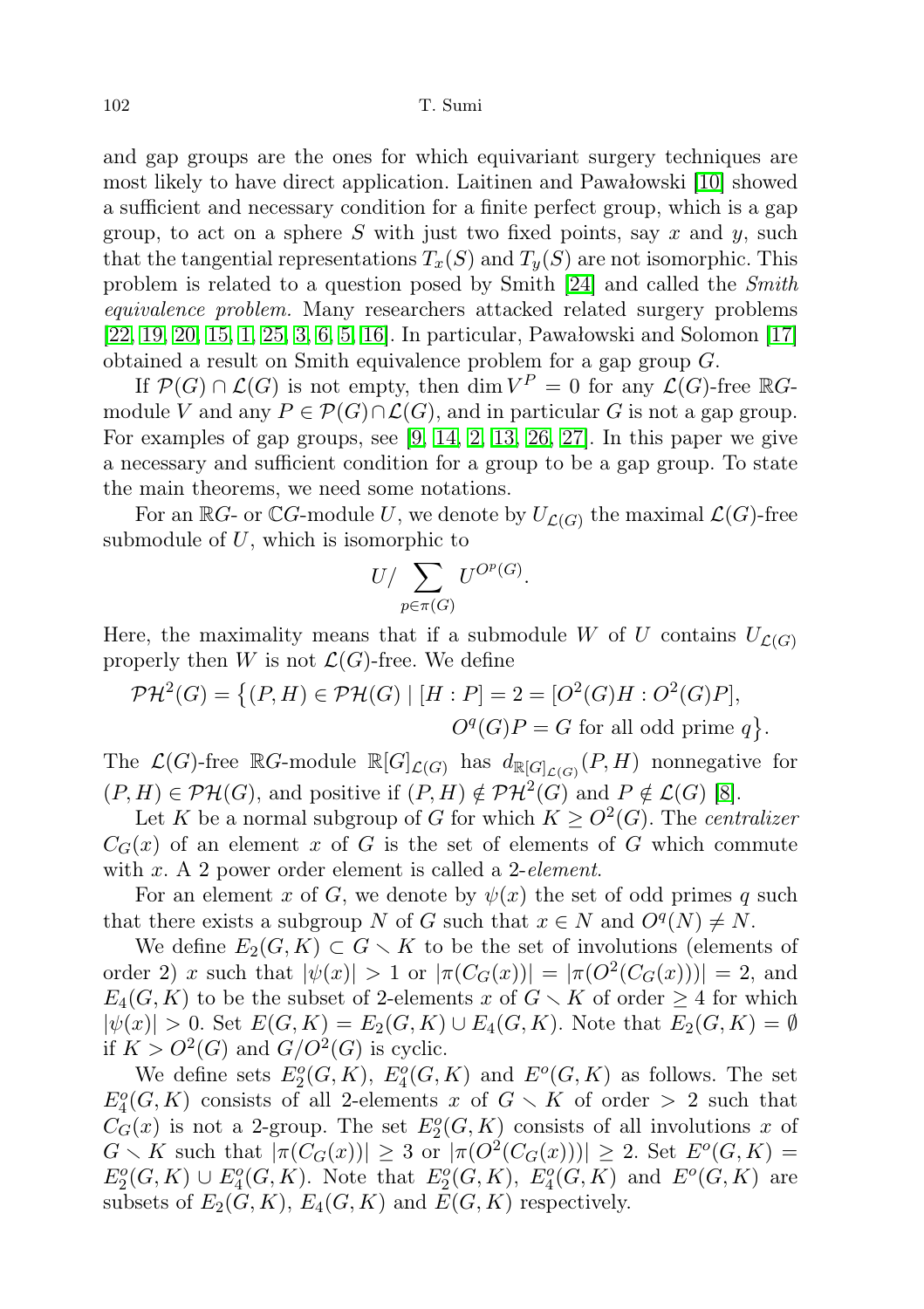THEOREM 1.1. Let G be a finite group such that  $G/O^2(G)$  is a nontrivial cyclic group. Suppose that G has an index 2 subgroup  $K$  which is a gap group. Then the following claims are equivalent:

- <span id="page-2-5"></span> $(1)$  *G* is a gap group.
- <span id="page-2-4"></span> $(2) E(G,K) \neq \emptyset.$
- <span id="page-2-3"></span>(3)  $E^o(G,K) \neq \emptyset$ .
- <span id="page-2-6"></span>(4) There exists an  $\mathcal{L}(G)$ -free  $\mathbb{R}G$ -module W such that  $d_W(P,H) > 0$  for all  $(P, H) \in \mathcal{PH}^2(G)$  with  $H \nleq K$ .

The technique of construction of a gap module is elementary. The existence of  $\mathcal{L}(G)$ -free RG-modules W such that  $d_W(P, H) \geq 0$  for  $(P, H)$ in  $\mathcal{PH}(G)$  plays an important role. If we find such a module W and an  $\mathcal{L}(G)$ -free RG-module V satisfying  $d_V(P,H) > 0$  for any  $(P,H) \in \mathcal{PH}(G)$ with  $d_W(P, H) = 0$ , then

$$
V\oplus W^{\oplus \dim V+1}
$$

is a gap  $\mathbb{R}$ *G*-module.

<span id="page-2-2"></span>THEOREM 1.2. Let G be a finite group such that  $G/O^2(G)$  is a nontrivial cyclic group and  $\mathcal{P}(G) \cap \mathcal{L}(G) = \emptyset$ . Then G is a gap group if and only if

 $E^{o}(G,K) \neq \emptyset$  and  $E^{o}(L, O^{2}(G)) \neq \emptyset$ ,

where  $K$  is an index 2 subgroup of  $G$ , and  $L$  is a subgroup of  $G$  for which  $L > O^2(G)$  and  $[L: O^2(G)] = 2$ .

<span id="page-2-0"></span>THEOREM 1.3. Let G be a finite group for which  $\mathcal{P}(G) \cap \mathcal{L}(G) = \emptyset$ . Then G is not a gap group if and only if there exists a pair  $(L, K)$  of subgroups of G such that  $L > K \geq O^2(G)$ ,  $[L: K] = 2$ , and  $E(L, K) = \emptyset$ .

As an application of the transfer homomorphism (Lemma [7.5\)](#page-17-0), we have the following theorem.

<span id="page-2-1"></span>THEOREM 1.4. A nonsolvable group having a normal, odd  $(>1)$  index subgroup is a gap group.

Note that the condition that K has an odd  $(> 1)$  index cannot be omitted: for example, the projective general linear group  $PGL(2, 7)$  is not a gap group.

This paper is organized as follows. We discuss the dimension of fixed point sets in Section [2,](#page-3-0) and inequalities for the order of normalizers and one equality for the order of centralizers in Section [3.](#page-4-0) In Section [4,](#page-8-0) for a finite group G not of prime power order and an index 2 subgroup K of  $G$ , we show that there exists an  $\mathcal{L}(G)$ -free RG-module W such that  $d_W(P, H) \geq 0$  for any  $(P, H) \in \mathcal{PH}(G)$ , and  $d_W(P, H) > 0$  if  $E(G, K) \cap H \neq E(G, K) \cap P$ and  $P \notin \mathcal{L}(G)$ . We discuss a gap group G for which  $G/O^2(G)$  is cyclic by considering separately the cases  $|G: O^2(G)| > 2$  and  $|G: O^2(G)| = 2$  in Section [5.](#page-8-1) In Section [6,](#page-12-0) we study groups G for which  $E^{o}(G,K) \neq \emptyset$ . These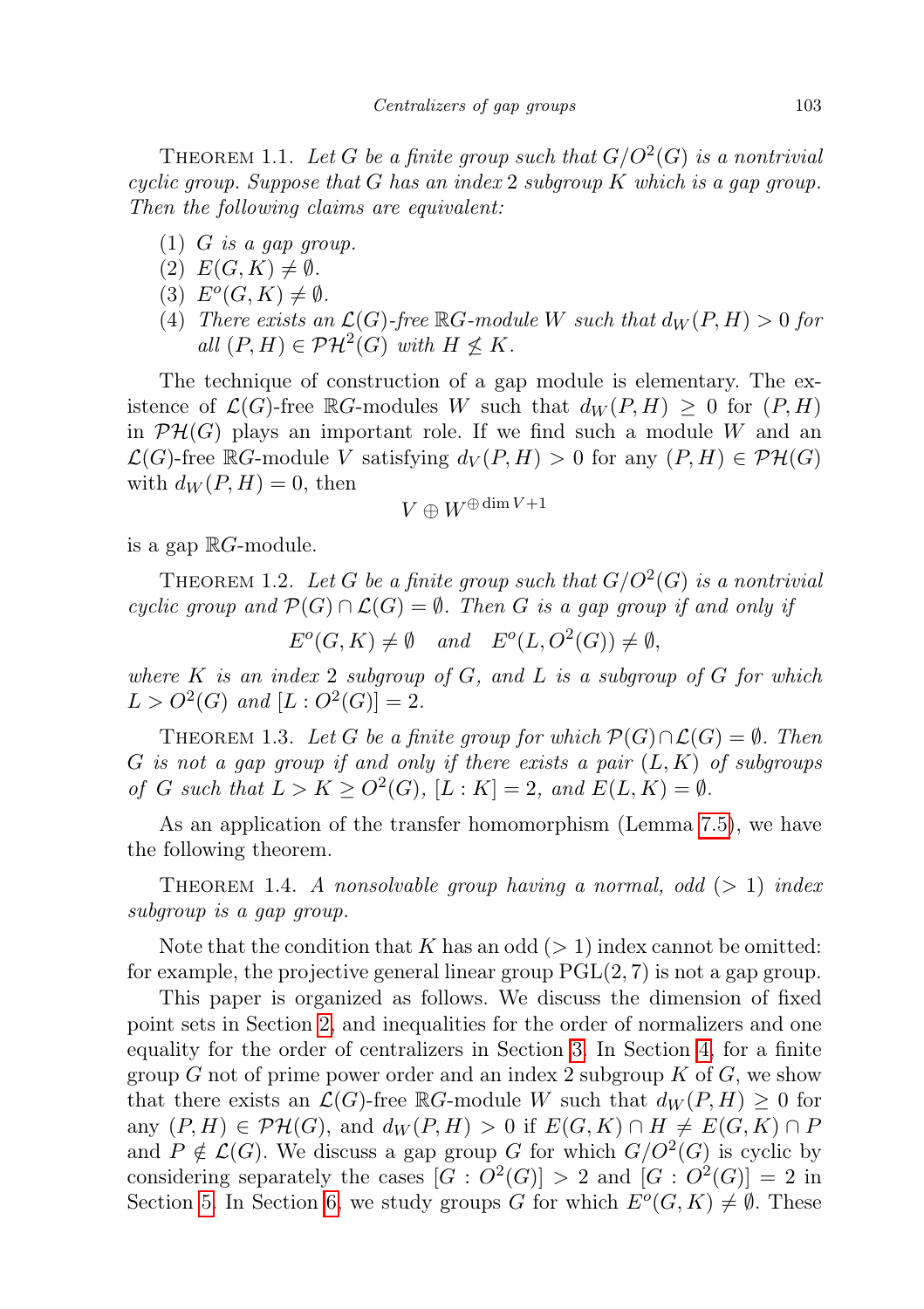sections prepare the proofs of Theorems [1.1–](#page-1-0)[1.3,](#page-2-0) given in Section [7](#page-14-0) together with the proof of Theorem [1.4.](#page-2-1)

<span id="page-3-0"></span>2. Dimension of a fixed point set. Let  $G$  be a finite group,  $K$  and index 2 subgroup, and C a cyclic subgroup of G. The normalizer  $N_G(C)$ acts on  $(H\backslash G)^C$  on the right. Let P and H be subgroups of G such that  $H > P$  and  $[H : P] = 2$ . Then H acts on the set  $P \backslash G/C$  of double cosets by  $h \cdot P q C = P h q C$  for  $h \in H$ .

<span id="page-3-2"></span>LEMMA 2.1. Let  $(P, H) \in \mathcal{PH}(G)$  with  $[H : P] = 2$ . If C is not a subset of the conjugacy class  $(P)_G = \bigcup_{g \in G} g^{-1}Pg$ , then there is a natural injection from  $(H\backslash G)^C$  to  $(P\backslash G/C)^H$ .

*Proof.* If  $(P\backslash G/C)^H$  is empty, then C is not a subgroup of  $g^{-1}Hg$  for any  $g \in G$ , and thus  $(H \backslash G)^C$  is also empty. Otherwise, we see that

$$
(P\backslash G/C)^H = \{PgC \mid g^{-1}Pg \cap C < g^{-1}Hg \cap C\}
$$
\n
$$
\supset \{PgC \mid g^{-1}Hg \ge C\} = \{Hg \mid g^{-1}Hg \ge C\} = (H\backslash G)^C
$$

since  $PgC = HgC = HgCg^{-1}g = Hg$ .

We say that an  $\mathcal{L}(G)$ -free CG-module W satisfying  $\dim_{\mathbb{C}} W^P - \dim_{\mathbb{C}} W^H$ > 0 for  $(P, H) \in \mathcal{PH}(G)$  is a gap CG-module, similarly to a gap RG-module. The complexification of a gap  $\mathbb{R}G$ -module is a gap  $\mathbb{C}G$ -module and the realification of a gap  $\mathbb{C}G$ -module is a gap  $\mathbb{R}G$ -module. So, we will construct a gap  $\mathbb{C}G$ -module instead of a gap  $\mathbb{R}G$ -module.

By Artin's theorem [\[23,](#page-20-14) §9.2 Corollary], any RG-module can be written in the real representation ring as a linear combination with rational coefficients of realifications of CG-modules induced from cyclic subgroups of G.

For a  $\mathbb{C}G$ -module V we let

 $d_{V,{\mathbb{C}}}(P,H)=\dim_{\mathbb{C}}V^{P}-2\dim_{\mathbb{C}}V^{H}$ 

for  $(P, H) \in \mathcal{PH}(G)$ . Let  $\mathcal{PH}^2(G, K)$  be the subset of  $\mathcal{PH}^2(G)$  consisting of all  $(P, H)$  for which  $H \nleq K$ .

<span id="page-3-1"></span>LEMMA 2.2 (cf. [\[13\]](#page-20-11)). Let C be a subgroup of G and  $(P, H) \in \mathcal{PH}^2(G)$ . Then

$$
d_{(\text{Ind}_{C}^{G}W)_{\mathcal{L}(G)},\mathbb{C}}(P,H) = \sum_{PgC \in (P \setminus G/C)^{H}} d_{W,\mathbb{C}}(C \cap g^{-1}Pg, C \cap g^{-1}Hg)
$$
  
- 
$$
\sum_{O^{2}(G)PgC \in (O^{2}(G)P \setminus G/C)^{O^{2}(G)H}} d_{W,\mathbb{C}}(C \cap g^{-1}O^{2}(G)Pg, C \cap g^{-1}O^{2}(G)Hg)
$$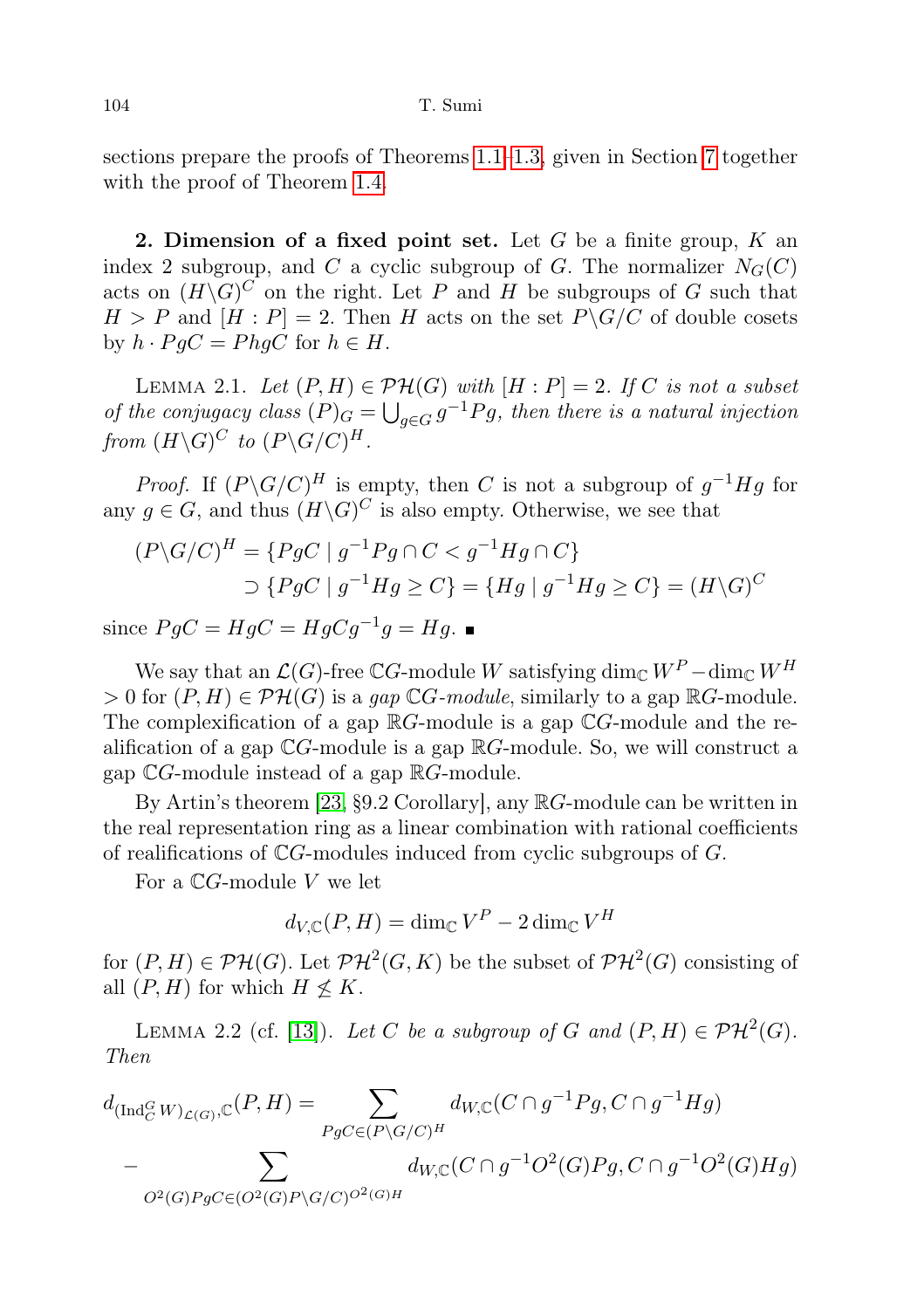for a  $\mathbb{C}C$ -module W, and similarly

$$
d_{(\text{Ind}_{C}^{G}V)_{\mathcal{L}(G)}}(P,H) = \sum_{PgC \in (P \backslash G/C)^{H}} d_{V}(C \cap g^{-1}Pg, C \cap g^{-1}Hg)
$$
  
- 
$$
\sum_{O^{2}(G)PgC \in (O^{2}(G)P \backslash G/C)^{O^{2}(G)H}} d_{V}(C \cap g^{-1}O^{2}(G)Pg, C \cap g^{-1}O^{2}(G)Hg)
$$

for an  $\mathbb{R}C$ -module V.

Lemma [2.2](#page-3-1) implies the following proposition.

PROPOSITION 2.3. For 
$$
(P, H) \in \mathcal{PH}^2(G)
$$
, if  $O^2(G)C = G$  then  

$$
d_{(\text{Ind}_{C}^{G} \mathbb{R}[C])_{\mathcal{L}(G)}}(P, H) = |(P \backslash G/C)^H| - 1.
$$

We now estimate  $d_{(\text{Ind}_C^G \mathbb{C}[C])_{\mathcal{L}(G)}, \mathbb{C}}(P,H)$  for an irreducible  $\mathbb{C}C$ -module  $\xi$ over a cyclic subgroup  $C$  of  $G$ .

<span id="page-4-1"></span>LEMMA 2.4. Let C be a cyclic subgroup of G for which  $C \nleq K$ , x a generator of C, and  $\xi_j$  an irreducible  $\mathbb{C}C$ -module whose character sends  $x^k$ generator of C, and  $\xi_j$  an irreduction  $C$  -<br>to  $\exp(2jk\pi\sqrt{-1}/|C|)$   $(0 \leq j < |C|)$ . Then

$$
d_{(\text{Ind}_{C}^{G}\xi_{j})_{\mathcal{L}(G)},\mathbb{C}}(P,H) = \begin{cases} -|(P\backslash G/C)^{H}| + 1, & j = 0, \\ |(P\backslash G/C)^{H}| - 1, & j = |C|/2, \\ 0, & j \neq 0, |C|/2, \end{cases}
$$

for any  $(P, H) \in \mathcal{PH}^2(G, K)$ .

*Proof.* Note that  $O^2(G)C = G$  and  $H \setminus P = H \setminus K$ . Since  $C \cap K = \langle x^2 \rangle$ , if  $g^{-1}(H \setminus P)g \cap C \neq \emptyset$  then  $C \leq g^{-1}Hg$ . By Lemma [2.2,](#page-3-1)

$$
d_{(\text{Ind}_{C}^{G}\xi_{j})_{\mathcal{L}(G)},\mathbb{C}}(P,H) = \sum_{Hg \in (H \setminus G)^{C}} d_{\xi_{j},\mathbb{C}}(K \cap C, C) - d_{\xi_{j},\mathbb{C}}(K \cap C, C)
$$
  
\n
$$
= -\frac{|(P \setminus G/C)^{H}| - 1}{|C|/2} \sum_{k=1}^{|C|/2} \chi_{\xi_{j}}(x^{2k-1})
$$
  
\n
$$
= -\frac{2(|(P \setminus G/C)^{H}| - 1)}{|C|} \exp\left(\frac{2j\pi\sqrt{-1}}{|C|}\right) \sum_{k=1}^{|C|/2} \exp\left(\frac{4j(k-1)\pi\sqrt{-1}}{|C|}\right)
$$
  
\n
$$
= \begin{cases} -|(P \setminus G/C)^{H}| + 1, & j = 0, \\ |(P \setminus G/C)^{H}| - 1, & j = |C|/2, \\ 0, & j \neq 0, |C|/2. \end{cases}
$$

<span id="page-4-0"></span>3. Cardinality of the fixed point set. In this section, we show one equality for the orders of centralizers and two inequalities for the orders of normalizers.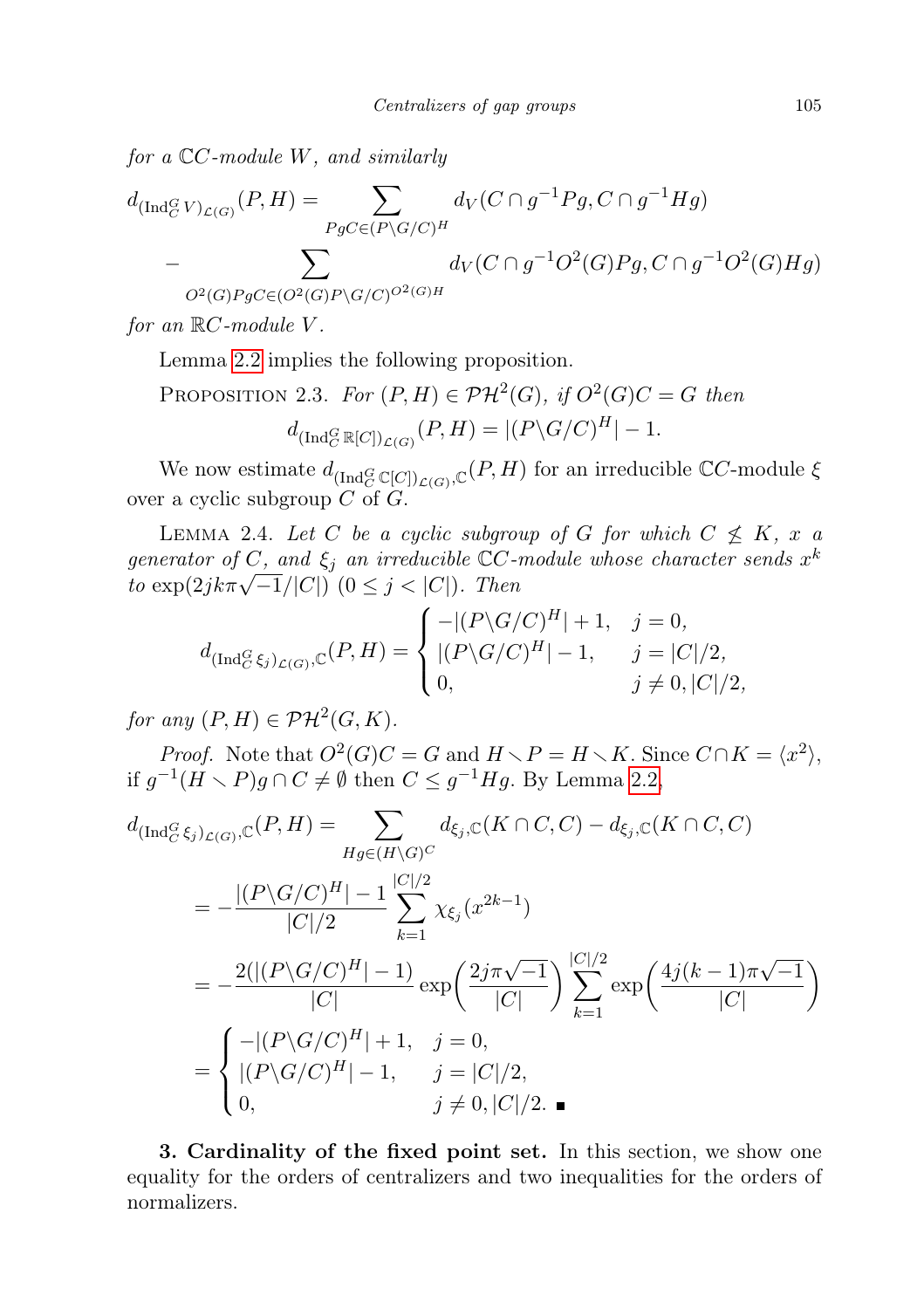Let G be a finite group, K an index 2 subgroup of G, and  $A$  the set of conjugacy classes represented by elements of  $G \setminus K$ . We denote by  $(x)_{G}$ , or simply  $(x)$ , the conjugacy class of x in G. By counting the number of elements of G contained in each conjugacy class, we have

<span id="page-5-1"></span>
$$
\sum_{(g)\in\mathcal{A}}\frac{|G|}{|C_G(g)|} = |G \setminus K| = \frac{|G|}{2},
$$

and so

(3.1) 
$$
\sum_{(g)\in\mathcal{A}}\frac{2}{|C_G(g)|}=1.
$$

Let  $\{C_j \mid j \in J\}$  be the set of representatives of all conjugacy classes in G of cyclic subgroups C of G for which  $C \nleq K$ . Let  $J(2)$  be the subset of J containing all  $j \in J$  such that  $C_j$  is a 2-group. For each  $j \in J$ , we put

$$
s_j = |N_G(C_j)|/|C_j|,
$$

where  $N_G(C_i)$  is the normalizer of the cyclic group  $C_i$ :

$$
N_G(C_j) := \{ a \in G \mid a^{-1}C_j a = C_j \}.
$$

<span id="page-5-2"></span>Lemma 3.1. We have

$$
\sum_{j\in J} \frac{2\varphi(|C_j|)}{|N_G(C_j)|} = 1,
$$

where  $\varphi$  is the Euler function; in particular,

$$
\sum_{j \in J(2)} s_j^{-1} \le 1,
$$

and equality holds if and only if  $J = J(2)$ .

*Proof.* For a cyclic group  $C = \langle g \rangle \nleq K$ , the group  $N_G(C)/C_G(g)$  acts freely on the set of generators of C consisting of  $\varphi(|C|)$  elements. Then there are just  $\varphi(|C|)/|N_G(C)/C_G(g)|$  conjugacy classes  $(x)$ <sub>G</sub> such that  $\langle x \rangle$ is conjugate to  $C$ . Therefore we have

$$
1 = \sum_{(y)\in\mathcal{A}}\frac{2}{|C_G(y)|} = \sum_{j\in J}\frac{2}{|C_G(C_j)|}\cdot\frac{\varphi(|C_j|)}{|N_G(C_j)/C_G(C_j)|} = \sum_{j\in J}\frac{2\varphi(|C_j|)}{|N_G(C_j)|}.
$$

If  $j \in J(2)$  then  $2\varphi(|C_j|) = |C_j|$ . Thus,

$$
\sum_{j \in J(2)} \frac{|C_j|}{|N_G(C_j)|} \le 1.
$$

<span id="page-5-0"></span>Now it is clear that the equality  $\sum_{j\in J(2)} s_j^{-1} = 1$  implies  $J = J(2)$ .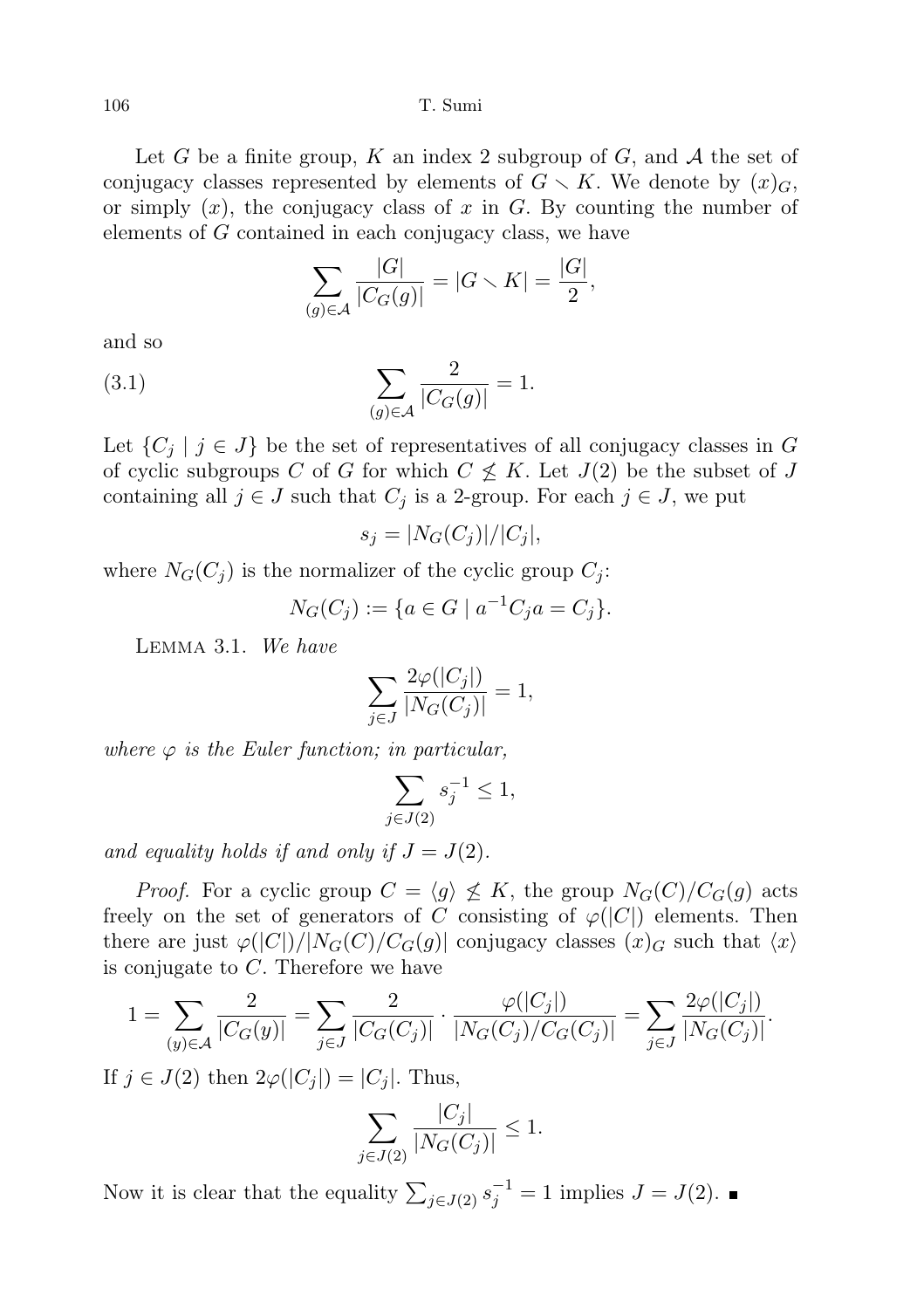LEMMA 3.2. Let H be a subgroup of G for which  $HK = G$ . Then

$$
\sum_{j\in J} s_j^{-1} |(H\backslash G)^{C_j}| \ge 1.
$$

Equality holds if and only if  $J = J(2)$ .

*Proof.* We consider  $N_G(C)$ -orbits of  $(H\backslash G)^C$ . Let

$$
(H \backslash G)^{C} = \coprod_{i} Hg_{i}N_{G}(C).
$$

Note that  $g_i C g_i^{-1} \leq H$ . Since the isotropy subgroup at  $g_i$  is  $N_G(C) \cap g_i^{-1} H g_i$ , we have

<span id="page-6-0"></span>(3.2) 
$$
|(H\backslash G)^C| = \sum_{i} |Hg_i N_G(C)| = \sum_{i} \frac{|N_G(C)|}{|N_G(C) \cap g_i^{-1} Hg_i|}
$$

$$
= \sum_{i} \frac{|N_G(C)|}{|N_H(g_i C g_i^{-1})|}
$$

$$
= \sum_{HgN_G(C) \in (H\backslash G)^C/N_G(C)} \frac{|N_G(C)|}{|N_H(g C g^{-1})|}.
$$

Let  $\{C'_j \mid j \in J_H\}$  be the set of representatives of all conjugacy classes in H of cyclic subgroups C' of H for which  $C'K = G$ . For a cyclic group  $C_j$  $(j \in J)$ , if  $C'_i$   $(i \in J_H)$  is conjugate to  $C_j$  in  $G$ , say  $C'_i = gC_jg^{-1}$  for some  $g \in G$ , then  $Hg \in (H \backslash G)^{C_j}$  since  $gC_jg^{-1} \leq H$ . Combining this with  $(3.2)$ , we have  $\sim$ 

<span id="page-6-1"></span>(3.3) 
$$
\sum_{i \in J_H} \frac{|C'_i|}{|N_H(C'_i)|} = \sum_{j \in J} \sum_{HgN_G(C_j) \in (H \setminus G)^{C_j}/N_G(C_j)} \frac{|C_j|}{|N_H(gC_jg^{-1})|}
$$

$$
= \sum_{j \in J} s_j^{-1} |(H \setminus G)^{C_j}|.
$$

Let  $\{y_i \in H \mid i \in I\}$  be a set of representatives of all conjugacy classes  $(y_i)_H$  in H of elements  $y_i$  outside K. By applying Lemma [3.2](#page-5-0) for  $(H, H \cap K)$ instead of  $(G, K)$ , we have

(3.4) 
$$
\sum_{j \in J_H} \frac{2\varphi(|C'_j|)}{|N_H(C'_j)|} = 1.
$$

Note that  $2\varphi(n) \leq n$  for every even integer n, and equality implies that n is a power of 2. Thus by  $(3.3)$  and  $(3.4)$ ,

<span id="page-6-2"></span>
$$
\sum_{j\in J} s_j^{-1} |(H\backslash G)^{C_j}| \ge 1,
$$

and equality holds if and only if  $J = J(2)$ .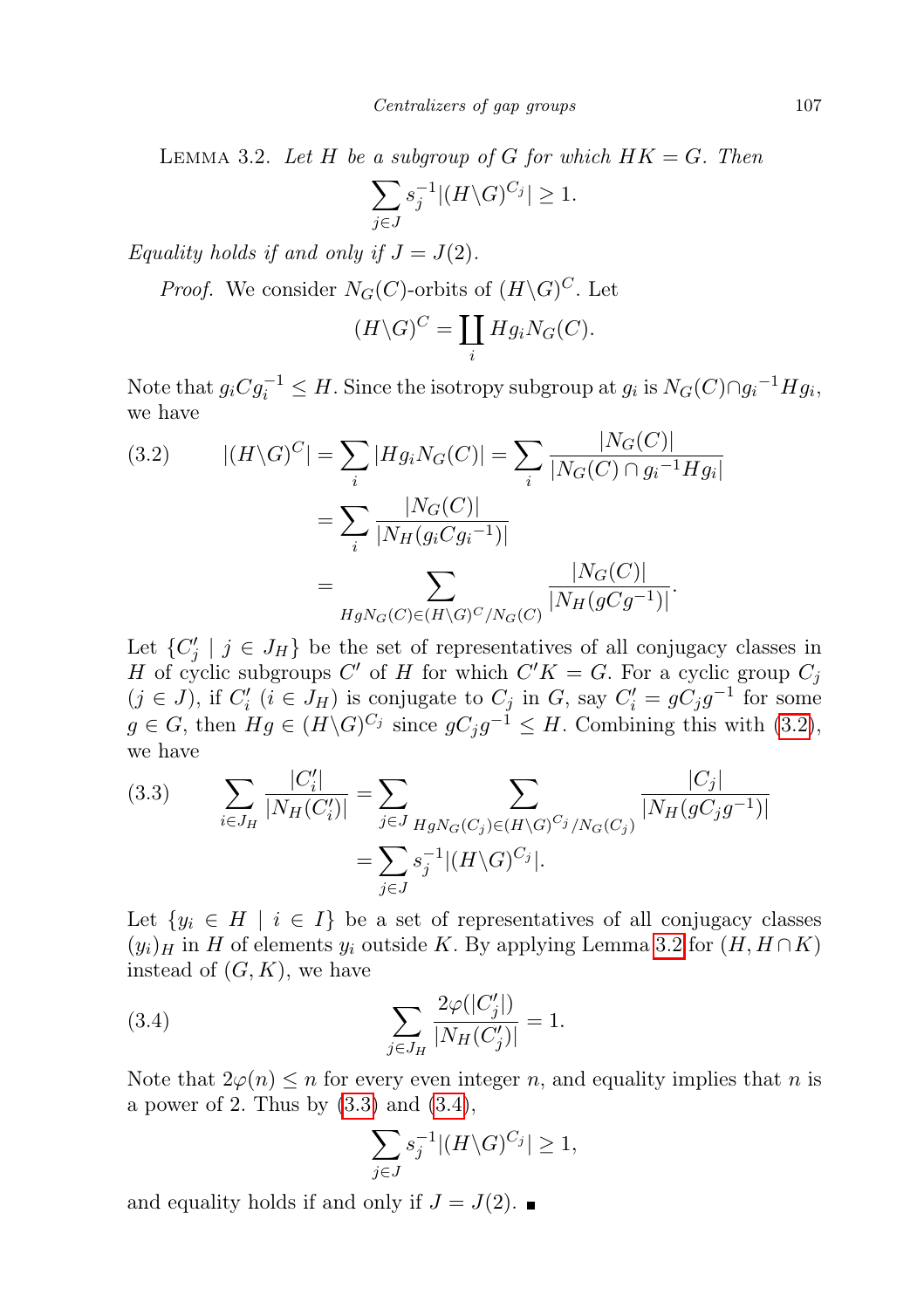Next we obtain a result for  $E^{o}(G, K) = \emptyset$ .

<span id="page-7-2"></span>PROPOSITION 3.3. Let  $G_{\{2\}}$  be a Sylow 2-subgroup of G. Suppose that  $E^{o}(G,K) = \emptyset.$ 

If  $x, y \in G_{\{2\}} \setminus K$  are conjugate in G, then they are also conjugate in  $G_{\{2\}}$ .

*Proof.* First suppose that  $C_G(x)$  is a 2-group for any  $x \in G \setminus K$ . Let  $S \subset G_{\{2\}}$  consist of representatives x of elements  $(x)$  of A such that  $C_G(x)$ is a subgroup of  $G_{\{2\}}$ . Then

$$
\sum_{x \in S} \frac{2}{|C_{G_{\{2\}}}(x)|} = 1
$$

by [\(3.1\)](#page-5-1), since  $C_G(x) = C_{G_{2}}(x)$ . By applying again (3.1) for  $G_{2}$  we find that distinct elements x and y of S are not conjugate in  $G_{2}$ .

Next, suppose that there exists an  $x \in G \setminus K$  such that  $C_G(x)$  is not a 2-group. Let  $\mathcal{A}_1$  be the set of conjugacy classes (x) of elements  $x \in G \setminus K$  of order not divisible by 4, and  $A_2$  the set of conjugacy classes of elements of order divisible by 4. Let  $\mathcal{A}_1^0$  be the subset of  $\mathcal{A}_1$  consisting of  $(x)$  represented by involutions x. We have assumed that  $A_1 \neq A_1^0 \neq \emptyset$ . Note that  $C_G(x)$  $C_{C_G(y)}(x)$  for every involution y of G and every element x of G with  $y \in \langle x \rangle$ . Then

<span id="page-7-0"></span>
$$
(3.5) \qquad \sum_{(x)\in\mathcal{A}}\frac{2}{|C_G(x)|}=\sum_{(y)\in\mathcal{A}_1^0}\sum_{(x)\in\mathcal{A}_1}\frac{2}{|C_{C_G(y)}(x)|}+\sum_{(x)\in\mathcal{A}_2}\frac{2}{|C_G(x)|}.
$$

Let  $y \in G$  with  $(y) \in \mathcal{A}_1^0$ . If two elements x and x' with  $(x), (x') \in \mathcal{A}_1$  and  $y \in \langle x \rangle \cap \langle x' \rangle$  are conjugate in G, then they are conjugate in  $C_G(y)$ . Since  $E_2^o(G,K) = \emptyset$ ,  $|x^2|$  is a power of an odd prime, possibly 1, for  $(x) \in \mathcal{A}_1$ . Noting that  $C_{C_G(y)}(x) = C_{C_G(y)}(x^2)$ , we have

(3.6) 
$$
\sum_{\substack{(x)\in\mathcal{A}_1\\y\in\langle x\rangle}}\frac{2}{|C_{C_G(y)}(x)|}=\sum_{(z)\in\mathcal{B}(y)}\frac{2}{|C_{C_G(y)}(z)|},
$$

where  $\mathcal{B}(y)$  is the set of conjugacy classes in  $C_G(y)$  which are represented by elements of  $O^2(C_G(y))$ . Since  $O^2(C_G(y))$  is a normal, prime power order subgroup of  $C_G(y)$ , we have

(3.7) 
$$
\sum_{(z)\in\mathcal{B}(y)}\frac{|C_G(y)|}{|C_{C_G(y)}(z)|}=|O^2(C_G(y))|.
$$

Consequently, by [\(3.1\)](#page-5-1) and [\(3.5\)](#page-7-0)–[\(3.7\)](#page-7-1) together with  $E_4^o(G,K) = \emptyset$ , we have

<span id="page-7-1"></span>
$$
\sum_{(y)\in\mathcal{A}_1^0}\frac{2}{|C_G(y)_{\{2\}}|}+\sum_{(x)\in\mathcal{A}_2}\frac{2}{|C_G(x)_{\{2\}}|}=1,
$$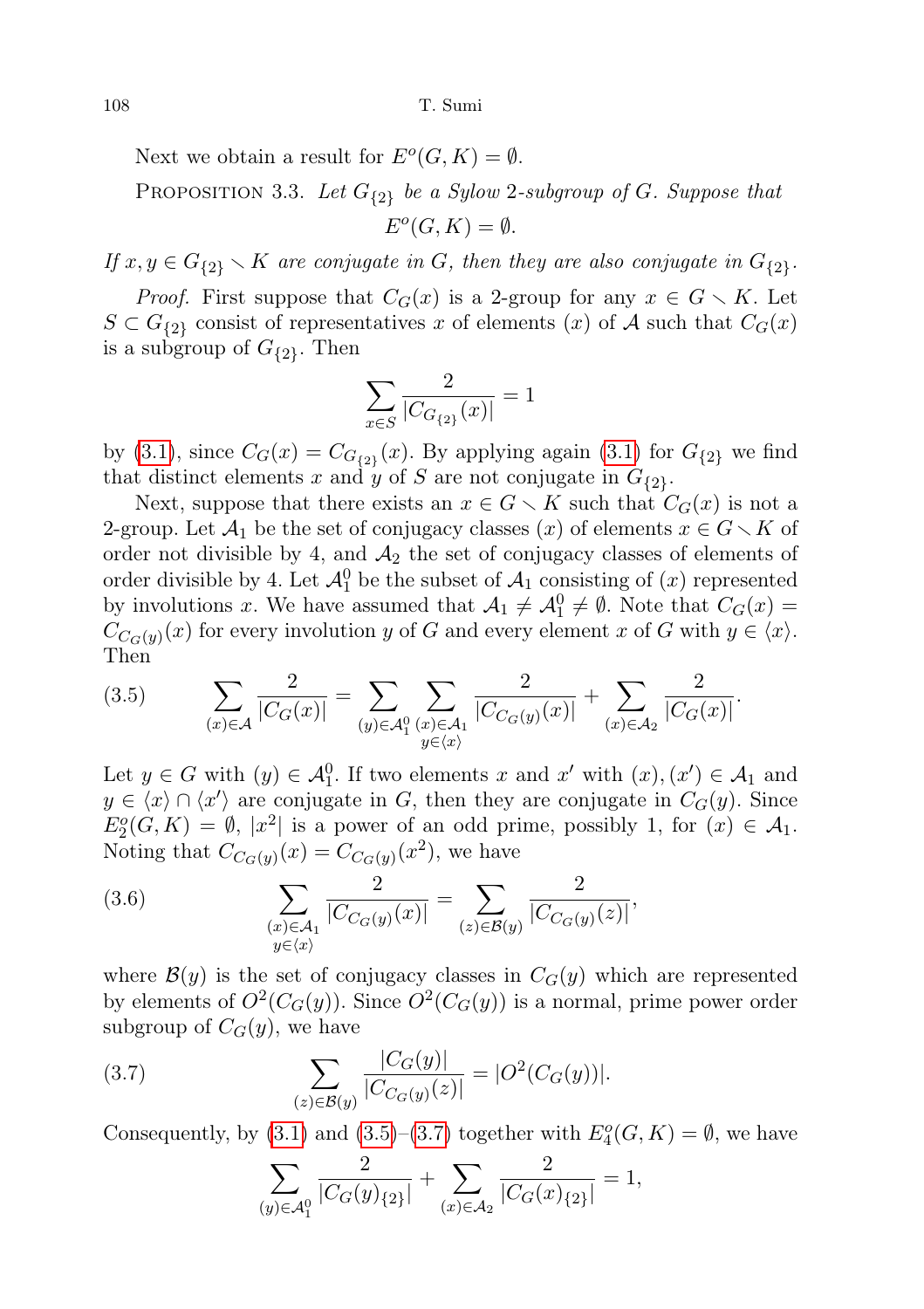where  $C_G(z)_{\{2\}}$  is a Sylow 2-subgroup of  $C_G(z)$  for  $z = x, y$ . By comparing this and [\(3.1\)](#page-5-1) for  $G_{\{2\}}$ , if two elements of  $G_{\{2\}} \setminus K$  are conjugate in G then they are also conjugate in  $G_{2}$ . This completes the proof.

<span id="page-8-0"></span>4. Properties involving  $E(G, K)$  and  $E^{o}(G, K)$ . Let G be a finite group not of prime power order and  $K$  an index 2 subgroup of  $G$  (so  $G$  has even order). Recall that dim  $W^P = 0$  if  $P \in \mathcal{L}(G)$  for any  $\mathcal{L}(G)$ -free  $\mathbb{R}G$ module W. We denote by  $\mathcal{PH}_0(G)$  (resp.  $\mathcal{PH}_0(G, K)$ ) the subset of  $\mathcal{PH}(G)$ (resp.  $\mathcal{PH}(G, K)$ ) consisting of all pairs  $(P, H)$  for which  $P \notin \mathcal{L}(G)$ , and by  $\mathcal{PH}^2_0(G)$  (resp.  $\mathcal{PH}^2_0(G,K)$ ) the intersection of  $\mathcal{PH}_0(G)$  and  $\mathcal{PH}^2(G)$  (resp.  $\mathcal{PH}^2(G,K)$ ). We say that an RG-module V is nonnegative if  $d_V(P,H) \geq 0$ for all  $(P, H) \in \mathcal{PH}(G)$ . Note that  $\text{Ind}_{H}^{G}(\mathbb{R}[H]_{\mathcal{L}(H)})$  is a nonnegative  $\mathbb{R}G$ module for any  $H \leq G$ .

Let  $\mathcal{B}_1$  be the set of conjugacy classes  $(x)_{G}$  represented by involutions x of  $G \setminus O^2(G)$  such that  $C_G(x)$  is not a 2-group, and  $\mathcal{B}_2$  the set of conjugacy classes represented by 2-elements x of  $G \setminus O^2(G)$  of order > 2 such that  $C_G(x)$  is not a 2-group. Let  $Q(x) = O^2(C_G(x))\langle x \rangle$  for  $(x) \in \mathcal{B}_1$  and  $Q(x)$  a subgroup  $L\langle x \rangle$  of G not of 2 power order for  $(x) \in \mathcal{B}_2$ , where p is taken as an odd prime dividing  $|C_G(x)|$  so that L is a nontrivial Sylow p-subgroup of  $C_G(x)$ . Put

<span id="page-8-2"></span>(4.1) 
$$
W(G) = \bigoplus_{(x)\in\mathcal{B}_1\cup\mathcal{B}_2} \text{Ind}_{Q(x)}^G(\mathbb{R}[Q(x)]_{\mathcal{L}(Q(x))}) \oplus \mathbb{R}[G]_{\mathcal{L}(G)}.
$$

This  $\mathbb{R}G$ -module  $W(G)$  is nonnegative.

PROPOSITION 4.1.  $d_{W(G)}(P,H)$  is positive if  $(P,H) \in \mathcal{PH}_0(G)$  is such that  $(P, H) \notin \mathcal{PH}_0^2(G)$ , or  $(H \setminus P) \cap E(G, K) \neq \emptyset$ , or  $P \not\geq O^2(C_G(x))$  for some involution x of  $H \setminus P$ .

*Proof.* For  $(P, H) \in \mathcal{PH}_0(G) \setminus \mathcal{PH}_0^2(G)$ ,  $d_{\mathbb{R}[G]_{\mathcal{L}(G)}}(P, H)$  is positive. For  $(x) \in \mathcal{B}_2$ ,  $d_{\text{Ind}_{Q(x)}^G(\mathbb{R}[Q(x)]_{\mathcal{L}(Q(x))})}(P,H)$  is positive if  $(P,H) \in \mathcal{PH}_0^2(G)$  and  $H \cap (x) \neq P \cap (x)$  (cf. [\[27,](#page-20-13) Proposition 4.1]). Also we see that for  $(x) \in \mathcal{B}_1$ ,  $d_{\text{Ind}_{Q(x)}^G(\mathbb{R}[Q(x)]_{\mathcal{L}(Q(x))})}(P,H)$  is positive if  $(P,H) \in \mathcal{PH}_0^2(G)$  and  $H \cap (x) \neq$  $P \cap (x)$  (cf. [\[27,](#page-20-13) Lemma 4.3]). ■

<span id="page-8-1"></span>**5.** The cases  $[G: O^2(G)] > 2$  and  $[G: O^2(G)] = 2$ . Let G be a finite group not of prime power order for which  $G/O^2(G)$  is nontrivial cyclic and K an index 2 subgroup of  $G$ .

First, suppose that  $K > O^2(G)$ , since  $O^2(G) \leq K < G$ . Note that  $E_2^o(G,K) = \emptyset$ . We will show that  $E_4^o(G,K) \neq \emptyset$  if and only if there exists an  $\mathcal{L}(G)$ -free RG-module U such that  $d_U(P, H) > 0$  for all  $(P, H) \in \mathcal{PH}_0(G, K)$ .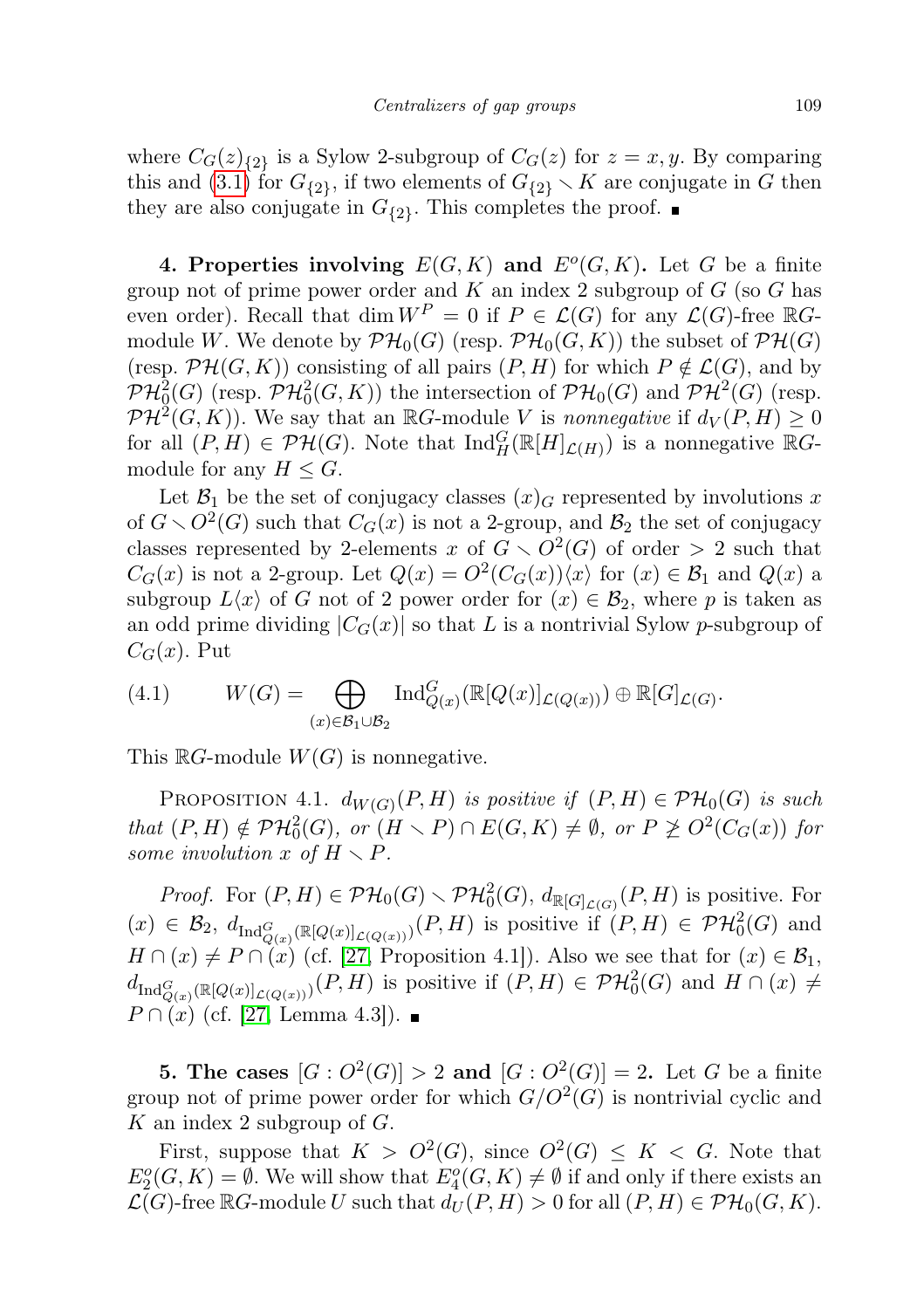Let  $W(G)$  be the  $\mathcal{L}(G)$ -free nonnegative  $\mathbb{R}G$ -module in [\(4.1\)](#page-8-2). Let

$$
U_0 = \bigoplus_{j \in J(2)} ((\operatorname{Ind}_{C_j}^G \mathbb{R}[C_j])_{\mathcal{L}(G)})^{\oplus ns_j^{-1}} \quad \text{and} \quad U = U_0 \oplus W(G)^{\oplus m},
$$

<span id="page-9-1"></span>where  $n = \prod_{j \in J(2)} s_j \in \mathbb{Z}$  and  $m = \dim U_0 + 1 \in \mathbb{Z}$ .

THEOREM 5.1. If  $E_4(G,K) \neq \emptyset$  then

$$
d_U(P, H) > 0 \quad \text{for } (P, H) \in \mathcal{PH}_0(G, K).
$$

H 0

*Proof.* Let 
$$
(P, H) \in \mathcal{PH}_0(G, K)
$$
. If  $d_{W(G)}(P, H) > 0$  then  
\n
$$
d_U(P, H) = (\dim U_0^P - \dim U_0^H) + m d_{W(G)}(P, H) - \dim U
$$
\n
$$
\geq m - \dim U_0 > 0.
$$

Suppose that  $d_{W(G)}(P,H) = 0$ . Then  $[H : P] = [O^2(G)H : O^2(G)P] = 2$ and  $(H \setminus P) \cap E(G, K) = \emptyset$ . The latter implies that  $(P \setminus G/C_j)^H = \emptyset$  for  $j \in J \setminus J(2)$ . Noting that  $J(2) \neq J$ , we have

$$
d_U(P, H) = n \sum_{j \in J(2)} s_j^{-1} \left( | (P \setminus G / C_j)^H | - 1 \right)
$$
  
=  $n \left( \sum_{j \in J} s_j^{-1} | (P \setminus G / C_j)^H | - \sum_{j \in J(2)} s_j^{-1} \right)$   

$$
\ge n \left( \sum_{j \in J} s_j^{-1} | (H \setminus G)^{C_j} | - \sum_{j \in J(2)} s_j^{-1} \right) > 0
$$

by Lemmas [2.1,](#page-3-2) [3.1](#page-5-2) and [3.2.](#page-5-0)  $\blacksquare$ 

On the other hand, we have the following

<span id="page-9-0"></span>LEMMA 5.2. Let V be an  $\mathcal{L}(G)$ -free RG-module such that  $d_V(P, H) \geq 0$ for all  $(P, H) \in \mathcal{PH}^2_0(G, K)$ . If  $E_4^o(G, K)$  is empty then  $d_V(C_j, C_j \cap K) = 0$ for all  $j \in J$ .

*Proof.* For an  $\mathcal{L}(G)$ -free  $\mathbb{R}G$ -module V' which is the realification of the complexification W of V, we have  $d_{V'}(P, H) = 2d_{W,\mathbb{C}}(P, H) = 2d_V(P, H)$ . Thus it suffices to show that if  $E_4^o(G, K)$  is empty then  $d_{W,\mathbb{C}}(C_j, C_j \cap K) = 0$ for all  $j \in J$ . There exist a rational number  $n_j$ , a  $\mathbb{C}C_j$ -module  $\xi_j$  for  $j \in J$ , a rational number q, and a  $\mathbb{C}K$ -module  $\eta$  such that

$$
W = \sum_{j \in J} n_j \operatorname{Ind}_{C_j}^G \xi_j + q \operatorname{Ind}_K^G \eta
$$

in  $\mathbb{Q} \otimes_{\mathbb{Z}} R(G)$ . Since V is  $\mathcal{L}(G)$ -free, we have

$$
W = W_{\mathcal{L}(G)} = \sum_{j \in J} n_j (\operatorname{Ind}_{C_j}^G \xi_j)_{\mathcal{L}(G)} + q(\operatorname{Ind}_{K}^G \eta)_{\mathcal{L}(G)}.
$$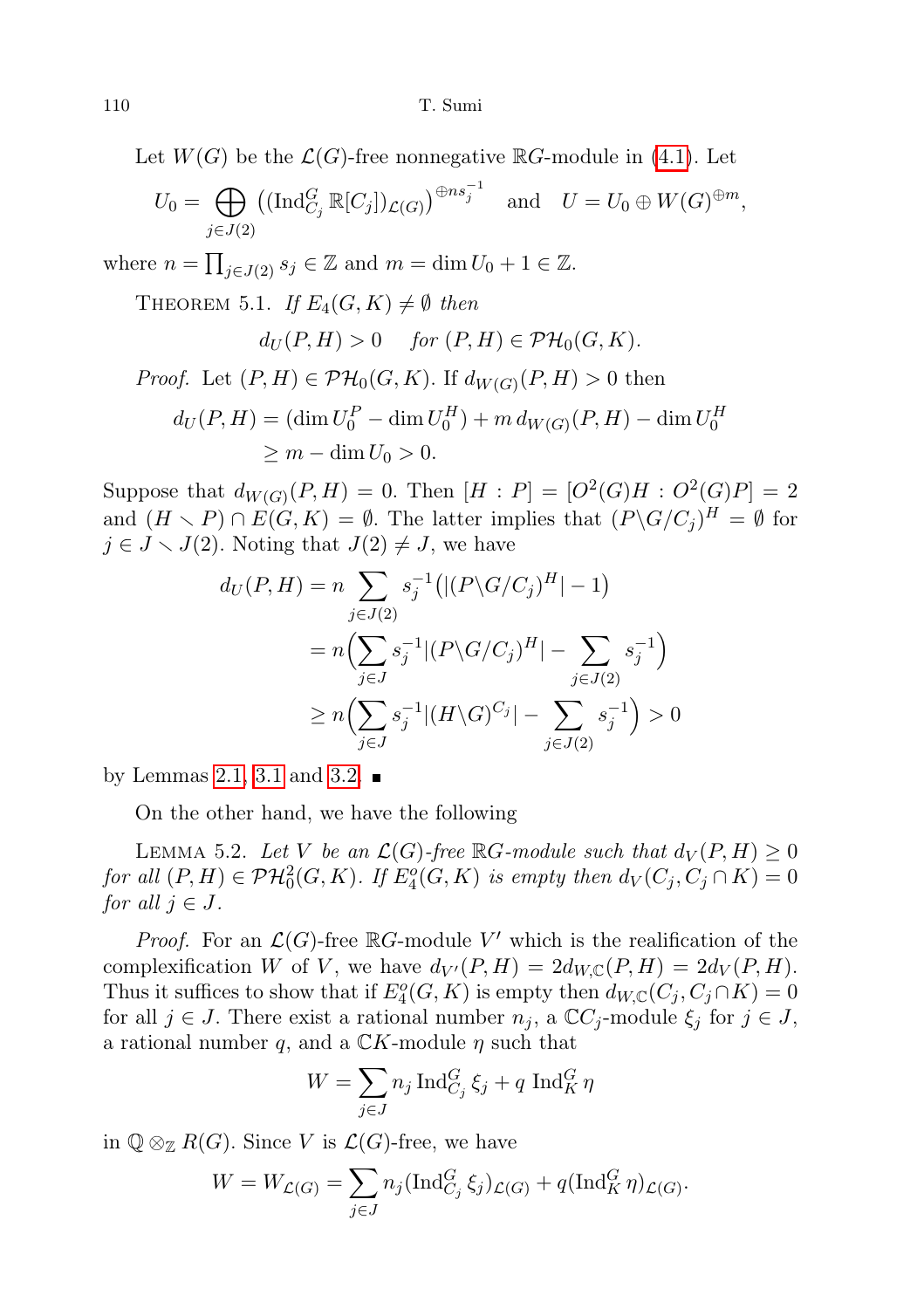For  $(P, H) \in \mathcal{PH}_0^2(G, K)$ , H is a 2-group and we must have

$$
d_{W,\mathbb{C}}(P,H) = \sum_{j \in J} n_j t_j \left( |(P \backslash G/C_j)^H| - 1 \right) \ge 0
$$

for some integers  $t_j$  by Lemma [2.4.](#page-4-1) Note that  $|((C_i \cap K) \backslash G/C_j)^{C_i}| \neq 0$  if and only if  $i = j$ , and  $|((C_j \cap K) \setminus G/C_j)^{C_j}| = s_j$ . Since  $E_4^o(G, K) = \emptyset$  implies  $J = J(2)$ , we have

$$
\sum_{i \in J} s_i^{-1} d_{W,\mathbb{C}}(C_i \cap K, C_i) = \sum_{j \in J} n_j t_j \sum_{i \in J} s_i^{-1} (|((C_i \cap K) \setminus G/C_j)^{C_i}| - 1)
$$

$$
= \sum_{j \in J} n_j t_j \left(1 - \sum_{i \in J} s_i^{-1}\right) = 0
$$

by Lemma [3.1.](#page-5-2) Therefore  $d_{W,\mathbb{C}}(C_i \cap K, C_i) = 0$  for  $i \in J$ .

<span id="page-10-1"></span>THEOREM 5.3. If  $E_4^o(G,K) = \emptyset$  then there exists no  $\mathcal{L}(G)$ -free  $\mathbb{R}G$ module V such that  $d_V(P, H) > 0$  for all  $(P, H) \in \mathcal{PH}_0(G, K)$ .

*Proof.* Assume that, on the contrary, there is an  $\mathcal{L}(G)$ -free  $\mathbb{R}G$ -module V such that  $d_V(P, H) > 0$  for all  $(P, H) \in \mathcal{PH}_0(G, K)$ . Then  $d_V(C_i, C_i \cap K) = 0$ by Lemma [5.2](#page-9-0) and so  $C_i \cap K \in \mathcal{L}(G)$  for all  $i \in J$ . We show that this leads to a contradiction. Note that J is not an empty set. The facts that  $C_i \nleq K$ and  $K > O^2(G)$  imply  $C_i \cap K \nleq O^2(G)$ . Since  $C_i \neq C_i \cap K$ ,  $C_i \cap K \neq O^p(G)$ for all odd primes p. Therefore  $C_i \cap K \notin \mathcal{L}(G)$ . ■

<span id="page-10-0"></span>PROPOSITION 5.4. Let  $L_1$  and  $L_2$  be subgroups of G for which  $[L_2 :$  $L_1$  = 2 and  $L_1 > O^2(G)$ . If  $E_4(G,K) \neq \emptyset$  then  $E_4(L_2,L_1) \neq \emptyset$ , and if  $E_4^o(G,K) \neq \emptyset$  then  $E_4^o(L_2,L_1) \neq \emptyset$ .

*Proof.* Suppose that there exists an element x of  $G \setminus K$  not of prime power order. Then  $x^{[G:L_2]}$  is an element of  $L_2 \setminus L_1$  not of prime power order. Therefore,  $E_4^o(G,K) \neq \emptyset$  implies  $E_4^o(L_2,L_1) \neq \emptyset$ . Since  $\psi(y)$  is a subset of  $\psi(z)$  for  $z \in \langle y \rangle$ ,  $E_4(G, K) \neq \emptyset$  implies  $E_4(L_2, L_1) \neq \emptyset$ .

PROPOSITION 5.5. Suppose that  $|G/O^2(G)| = 2^t > 2$ . Let  $G_a$  for  $0 \leq$  $a \leq t$  be subgroups of G for which  $G_0 = O^2(G)$ ,  $G_s < G_{s+1}$  and  $[G_{s+1} : G_s]$  $= 2$  for  $0 \leq s \leq t-1$ , and  $G_t = G$ . Then  $E(G, G_0) = \emptyset$  if and only if  $E_4(G_2, G_1) = E(G_1, G_0) = \emptyset$ , and  $E^o(G, G_0) = \emptyset$  if and only if  $E_4^o(G_2, G_1)$  $= E^{o}(G_1, G_0) = \emptyset.$ 

*Proof.* By Proposition [5.4,](#page-10-0) it is easy to see that  $E_4(G, G_0) = \emptyset$  is equivalent to  $E_4(G_2, G_1) = \emptyset = E_4(G_1, G_0)$ , and  $E_4^o(G, G_0) = \emptyset$  is equivalent to  $E_4^o(G_2, G_1) = \emptyset = E_4^o(G_1, G_0)$ . We clearly see that  $E_2(G, G_0) = \emptyset$  (resp.  $E_2^o(G, G_0) = \emptyset$  implies  $E_2(G_1, G_0) = \emptyset$  (resp.  $E_2^o(G_1, G_0) = \emptyset$ ). Since  $E_2(G_1, G_0) = \emptyset$  implies  $E_2(G, G_0) = \emptyset$ , we have  $E(G, G_0) = \emptyset$  if and only if  $E_4(G_2, G_1) = E(G_1, G_0) = \emptyset.$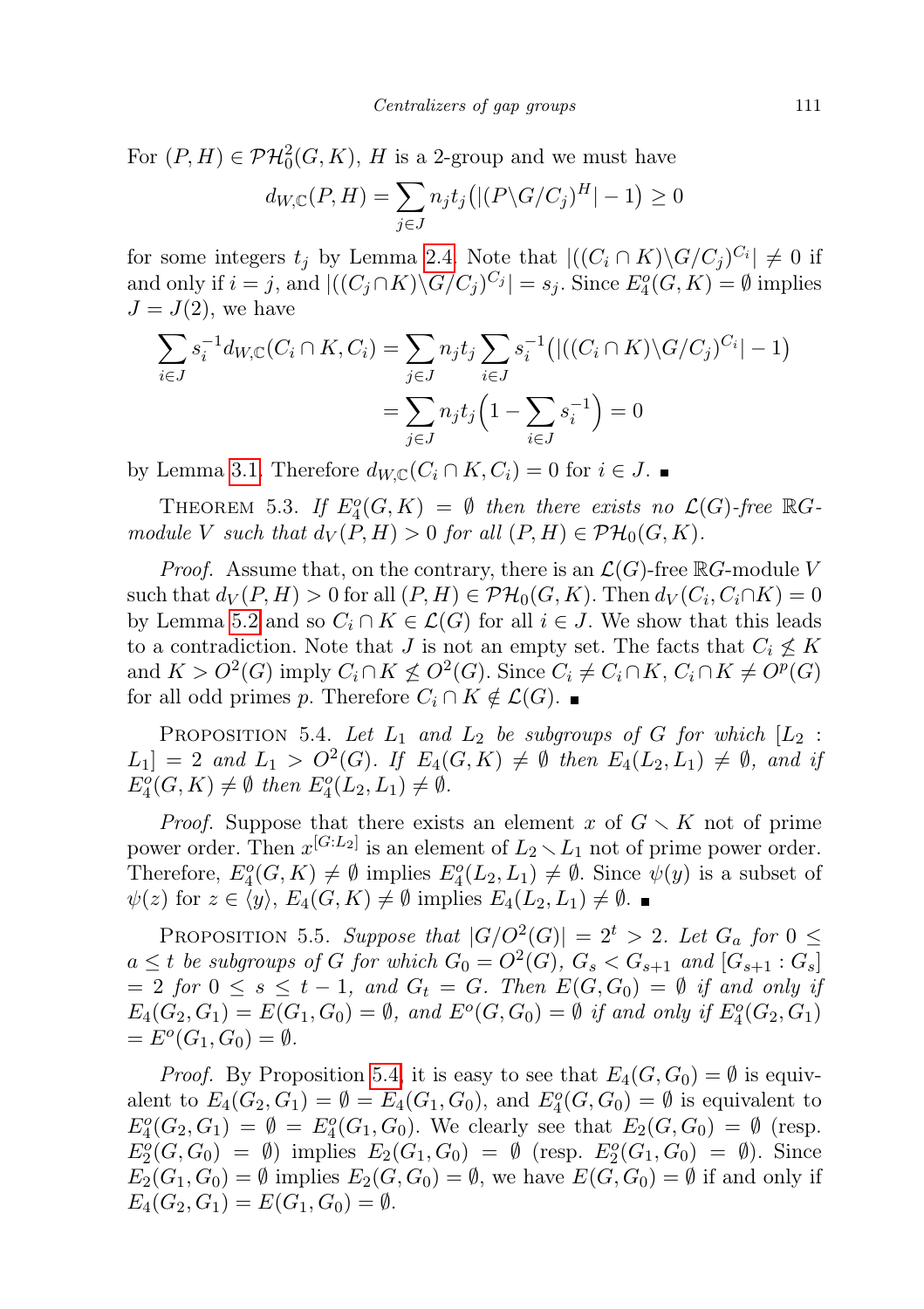We now show that  $E_2^o(G_1, G_0) = \emptyset$  implies  $E_2^o(G, G_0) = \emptyset$ . Suppose that  $E_2^o(G_1, G_0) = \emptyset$ . Let h be an involution of  $G \setminus G_0$ . Then  $h \in G_1$ . Since  $O^2(C_{G_1}(h))$  has odd prime power order,  $O^2(C_{G_1}(h))$  is the set of all odd order elements of  $C_{G_1}(h)$ . Every odd order element of G belongs to  $G_0$ . Therefore, the set of all odd order elements of  $C_G(h)$  is  $O^2(C_{G_1}(h))$  and so  $O^2(C_{G_1}(h))$ is a normal subgroup of  $C_G(h)$ , which means that  $E_2^o(G, G_0) = \emptyset$ . Therefore,  $E_2^o(G_1, G_0) = \emptyset$  implies  $E_2^o(G, G_0) = \emptyset$ .

Second, suppose that  $K = O^2(G)$ . The group G is called an *almost gap* group if there exists an  $\mathcal{L}(G)$ -free RG-module V such that  $d_V(P, H) > 0$ for all  $(P, H) \in \mathcal{PH}_0(G)$ . Such an RG-module V is called an *almost gap*  $\mathbb{R}G$ -module. Clearly if  $\mathcal{P}(G) \cap \mathcal{L}(G) = \emptyset$  then an almost gap group G is a gap group.

Let  $W(G)$  be the  $\mathbb{R}G$ -module in [\(4.1\)](#page-8-2). Let  $J_1$  be the subset of J consisting of  $j \in J$  such that a generator of  $C_j$  does not belong to  $E(G, K)$ , and  $J_2$  the subset consisting of  $j \in J_1$  such that  $C_j$  is a 2-group. Then  $J_2 \subseteq J_1 \subseteq J$ . Let

$$
U_0 = \bigoplus_{j \in J_2} ((\operatorname{Ind}_{C_j}^G \mathbb{R}[C_j])_{\mathcal{L}(G)})^{\oplus ns_j^{-1}} \quad \text{and} \quad U = U_0 \oplus W(G)^{\oplus m},
$$

where  $n = \prod_{j \in J_2} s_j \in \mathbb{Z}$  and  $m = \dim U_0 + 1 \in \mathbb{Z}$ .

<span id="page-11-0"></span>THEOREM 5.6. If  $E(G, K) \neq \emptyset$  then U is an almost gap  $\mathbb{R}G$ -module and G is an almost gap group.

*Proof.* Let  $(P, H) \in \mathcal{PH}_0(G)$ . We will show that  $d_U(P, H) > 0$ . If  $d_{W(G)}(P, H) > 0$  then

$$
d_U(P, H) = (\dim V_0^P - \dim V_0^H) + m d_{W(G)}(P, H) - \dim V_0^H
$$
  
\n
$$
\geq m - \dim V_0 > 0.
$$

Suppose now that  $d_{W(G)}(P, H) = 0$ . It follows from  $(H \setminus P) \cap E(G, K)$  $=\emptyset$  that  $(P\backslash G/C_j)^H = \emptyset$  for  $j \in J \setminus J_1$ . Note that

$$
d_U(P, H) = n \sum_{j \in J_2} s_j^{-1} (|(P \backslash G/C_j)^H| - 1).
$$

We consider three cases.

The first case is that H is not a 2-group. Since  $[H : P] = 2$ , all involutions of H are conjugate. There is a unique  $k \in J_2$  such that  $C_k$  is subconjugate to H. Note that  $C_k$  is an order 2 group. By [\[28,](#page-20-15) Lemma 4.4],

$$
|(P\backslash G/C_k)^H|=s_k.
$$

Therefore,

$$
d_U(P, H) = n\left(1 - \sum_{j \in J_2} s_j^{-1}\right) > 0
$$

by Lemma [3.1.](#page-5-2)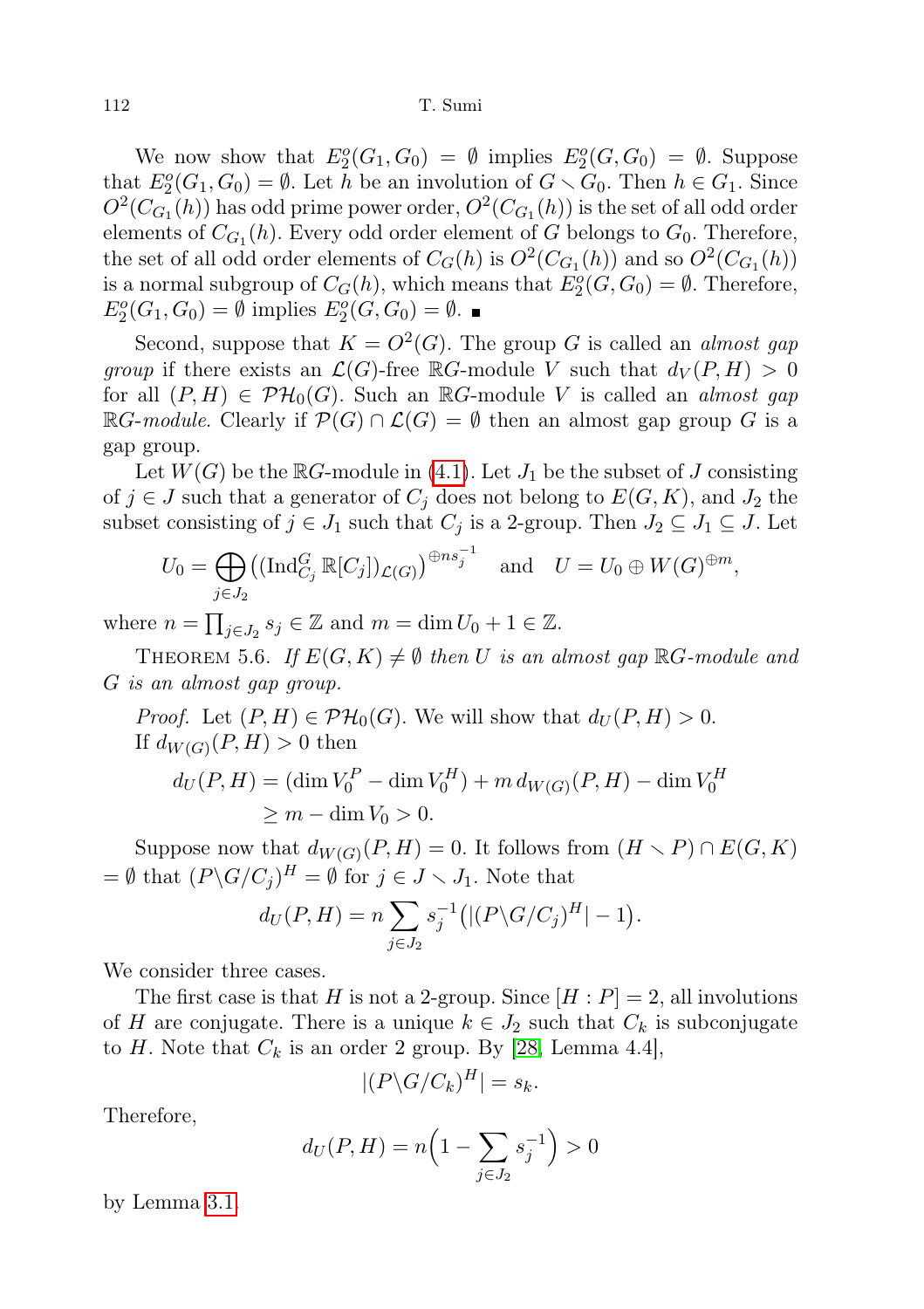The second case is that H is a 2-group of order  $> 2$ . Since  $(P\backslash G/C_j)^H = \emptyset$ for  $j \in J \setminus J_2$ , we have

$$
d_U(P, H) \ge n \Bigl( \sum_{j \in J} s_j^{-1} |(H \setminus G)^{C_j}| - \sum_{j \in J_2} s_j^{-1} \Bigr) > 0
$$

by Lemmas [2.1,](#page-3-2) [3.1](#page-5-2) and [3.2.](#page-5-0)

The third case is that  $H$  is an order 2 cyclic group. Let  $h$  be a generator of H. Then  $O^2(C_G(h)) \leq P = \{1\}$  since  $d_{W(G)}(P,H) = 0$ . Thus,  $(P\setminus G/C_j)^H \neq \emptyset$  implies that  $C_j$  and H are conjugate. We can apply the argument of the first case and get  $d_U(P, H) > 0$ . Therefore, U is an almost gap  $\mathbb{R}G$ -module.  $\blacksquare$ 

<span id="page-12-0"></span>6. More properties involving  $E^{o}(G, K)$ . In this section, we assume that  $G$  is a finite group not of prime power order and  $K$  an index 2 subgroup of G.

<span id="page-12-1"></span>LEMMA 6.1. Let V be an  $\mathcal{L}(G)$ -free RG-module such that  $d_V(P, H) \geq 0$ for all  $(P, H) \in \mathcal{PH}^2_0(G, K)$ . If  $E^o(G, K)$  is empty then  $d_V(P_j, H_j) = 0$  for all  $j \in J(2)$ , where

$$
P_j = O^2(C_G(C_j))(C_j \cap K) \quad and \quad H_j = O^2(C_G(C_j))C_j.
$$

*Proof.* Let W be an  $\mathcal{L}(G)$ -free CG-module such that  $d_W(P, H) \geq 0$  for all  $(P, H) \in \mathcal{PH}_0^2(G, K)$ . Then it suffices to show that if  $E^o(G, K)$  is empty then  $d_W(P_j, H_j) = 0$  for all  $j \in J(2)$ . We write W as

$$
\sum_{i \in J} n_i \operatorname{Ind}_{C_i}^G \xi_i + q \operatorname{Ind}_K^G \eta
$$

in  $\mathbb{Q} \otimes_{\mathbb{Z}} R(G)$ , where  $n_i, q \in \mathbb{Q}$ ,  $\xi_i$  is a  $\mathbb{C} C_i$ -module for  $i \in J$ , and  $\eta$  is a  $\mathbb{C}K$ -module. Since W is  $\mathcal{L}(G)$ -free, we have

$$
W = \sum_{j \in J} n_j (\operatorname{Ind}_{C_j}^G \xi_j)_{\mathcal{L}(G)} + q(\operatorname{Ind}_{K}^G \eta)_{\mathcal{L}(G)}.
$$

Fix a Sylow 2-subgroup  $G_{\{2\}}$  of G. For each  $j \in J(2)$ , we may assume that  $C_j$ is a subgroup of  $G_{\{2\}}$  and furthermore so is  $N_G(C_i)$  if  $N_G(C_i)$  is a 2-group without loss of generality. Moreover, we may assume that for  $i \in J$  and  $j \in J(2)$ , if  $C_j$  is subconjugate to  $C_i$  then  $C_j \leq C_i$ . For each  $j \in J(2)$ , we let

$$
s'_{j} = |N_{G_{\{2\}}}(C_{j})|/|C_{j}|.
$$

Then  $[H_j : P_j] = [O^2(G)H_j : O^2(G)P_j] = 2$ . If  $C_j$  is a 2-group of order  $> 2$ then  $C_{\mathcal{G}}(C_j)$  is also a 2-group, since  $E_4^o(G,K) = \emptyset$ . If  $C_j$  is an order 2 group then  $O^2(C_G(C_j)) \in \mathcal{P}(G)$ , since  $E_2^o(G, K) = \emptyset$ . Therefore  $(P_j, H_j) \in \mathcal{PH}(G)$ for  $j \in J(2)$ .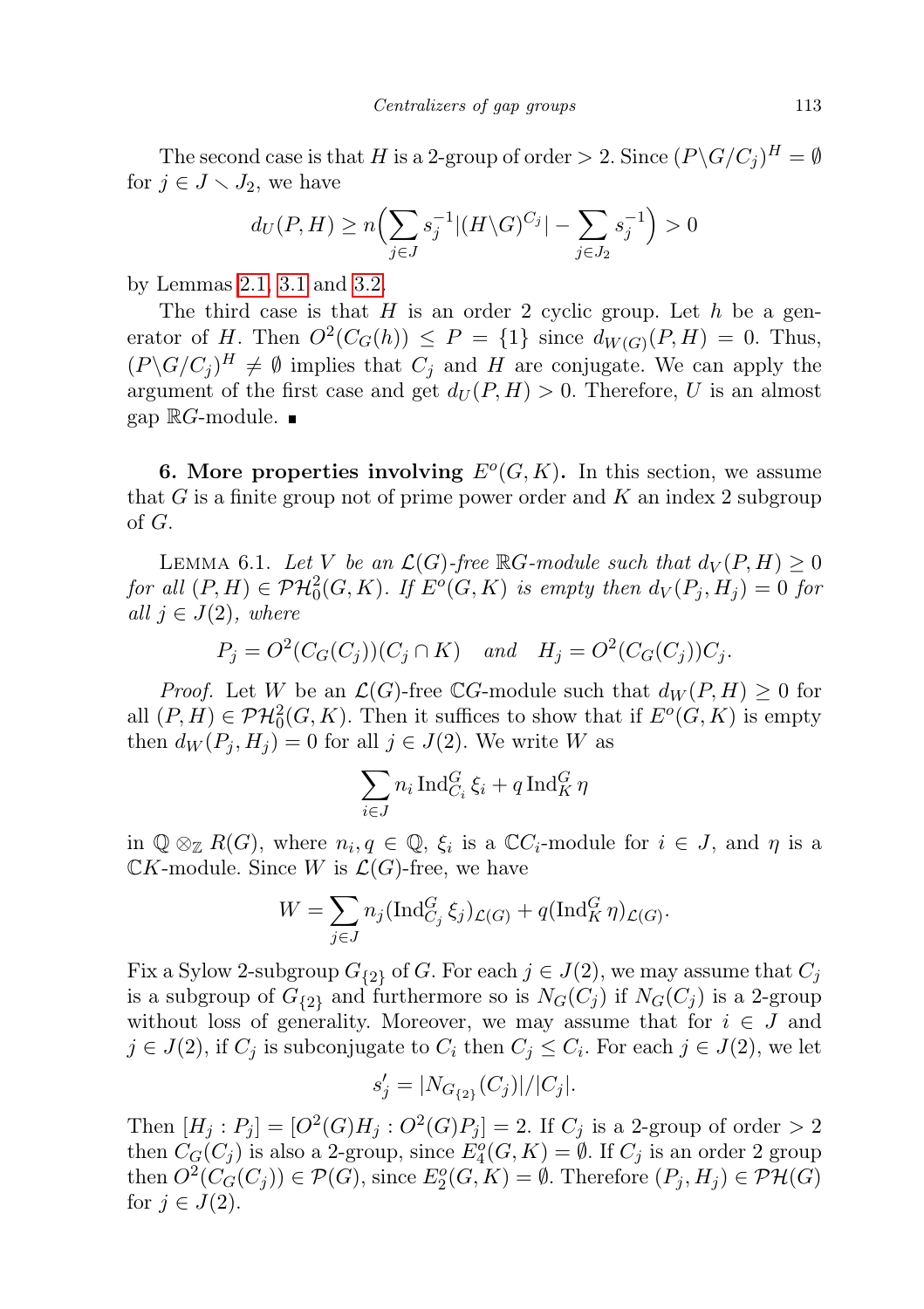Let  $P_j g C_i \in (P_j \backslash G/C_i)^{H_j}$ . Then  $g^{-1} P_j g \cap C_i$  is an index 2 subgroup of  $g^{-1}H_jg \cap C_i$ . We show that  $C_j \leq C_i$  and  $(g^{-1}P_jg \cap C_i, g^{-1}H_jg \cap C_i)$  $(K \cap C_i, C_i)$  by considering two cases.

The first case is where  $|C_j|$  is divisible by 4. In this case,  $(P_j, H_j)$  =  $(K \cap C_j, C_j)$ . Moreover,  $(P_j \backslash G/C_i)^{H_j}$  is not empty if and only if  $i = j$  and

$$
(P_j \backslash G/C_j)^{H_j} = P_j \backslash N_G(C_j)/C_j = N_G(C_j)/C_j = N_{G_{\{2\}}}(C_i)/C_i.
$$

In particular, we have  $g^{-1}H_jg \cap C_j = C_j$ ,  $g^{-1}P_jg \cap C_j = K \cap C_j$  and  $|(P_j\backslash G/C_j)^{H_j}|=s'_j.$ 

The other case is where  $|C_j| = 2$ . Then

$$
(P_j, H_j) = (O^2(C_G(C_j)), O^2(C_G(C_j))C_j).
$$

Since  $g^{-1}P_jg$  has odd order, for  $i \in J$ , if  $|(P_j\backslash G/C_i)^{H_j}| \neq \emptyset$  then  $C_j$  is subconjugate to  $C_i$ . Let  $h_j$  be the generator of  $C_j$ . For  $P_j g C_i \in (P_j \backslash G/C_i)^{H_j}$ , there exist  $p \in P_j$  and  $d \in C_i$  such that  $ph_j = g dg^{-1}$ . Since  $|d|/2$  is odd,  $p^{|d|/2}h_j = gh_jg^{-1}$ . Since  $(p^{|d|/2})^2$  is the identity element and  $P_j$  has odd order,  $p^{|d|/2}$  itself is the identity element. Thus  $h_j = gh_jg^{-1}$ , which implies that  $g \in C_G(C_j)$ . Therefore,  $(g^{-1}P_j g \cap C_i, g^{-1}H_j g \cap C_i) = (K \cap C_i, C_i)$  and  $(P_j \backslash G/C_i)^{H_j} = P_j \backslash N_G(C_j)/C_i.$ 

In particular,  $|(P_j \backslash G/C_i)^{H_j}| = |N_G(C_j)|/|O^2(N_G(C_j))C_j| = s'_j$ .

For each  $i \in J(2)$ , let  $I(i)$  be the set of all  $k \in J$  such that  $C_i \leq C_k$  and define

$$
m_i = \sum_{k \in J(i)} n_k d_{\xi_k}(K \cap C_k, C_k).
$$

Since J is a disjoint sum of  $I(j)$  for  $j \in J(2)$ , we have

$$
d_W(P_i, H_i) = s'_i m_i - \sum_{j \in J(2)} m_j
$$

for each  $i \in J(2)$ . Then

$$
\sum_{i \in J(2)} s_i'^{-1} d_W(P_i, H_i) = \sum_{i \in J(2)} m_i \left( 1 - \sum_{j \in J(2)} s_j'^{-1} \right) = 0
$$

by Proposition [3.3.](#page-7-2) Therefore  $d_W(P_i, H_i) = 0$  for  $i \in J(2)$ .

<span id="page-13-0"></span>THEOREM 6.2. If G is an almost gap group then either  $E^{o}(G,K) \neq \emptyset$ , or  $K \in \mathcal{P}(G)$  and G is isomorphic to  $K \times D_2$ , where  $D_2$  is an order 2 group.

*Proof.* Assume that  $E^{o}(G, K) = \emptyset$ . If K is an odd prime power order group then  $K \times D_2$  is an almost gap group. Thus we may assume that if K is an odd prime power order group then G is not isomorphic to  $K \times D_2$ . Towards a contradiction, we assume that  $V$  is an almost gap  $\mathbb{R}G$ -module. By Lemma [6.1,](#page-12-1)  $P_i \in \mathcal{L}(G)$  for  $i \in J(2)$ , where

$$
P_i = O^2(C_G(C_i))(C_i \cap K) \quad \text{and} \quad H_i = O^2(C_G(C_i))C_i.
$$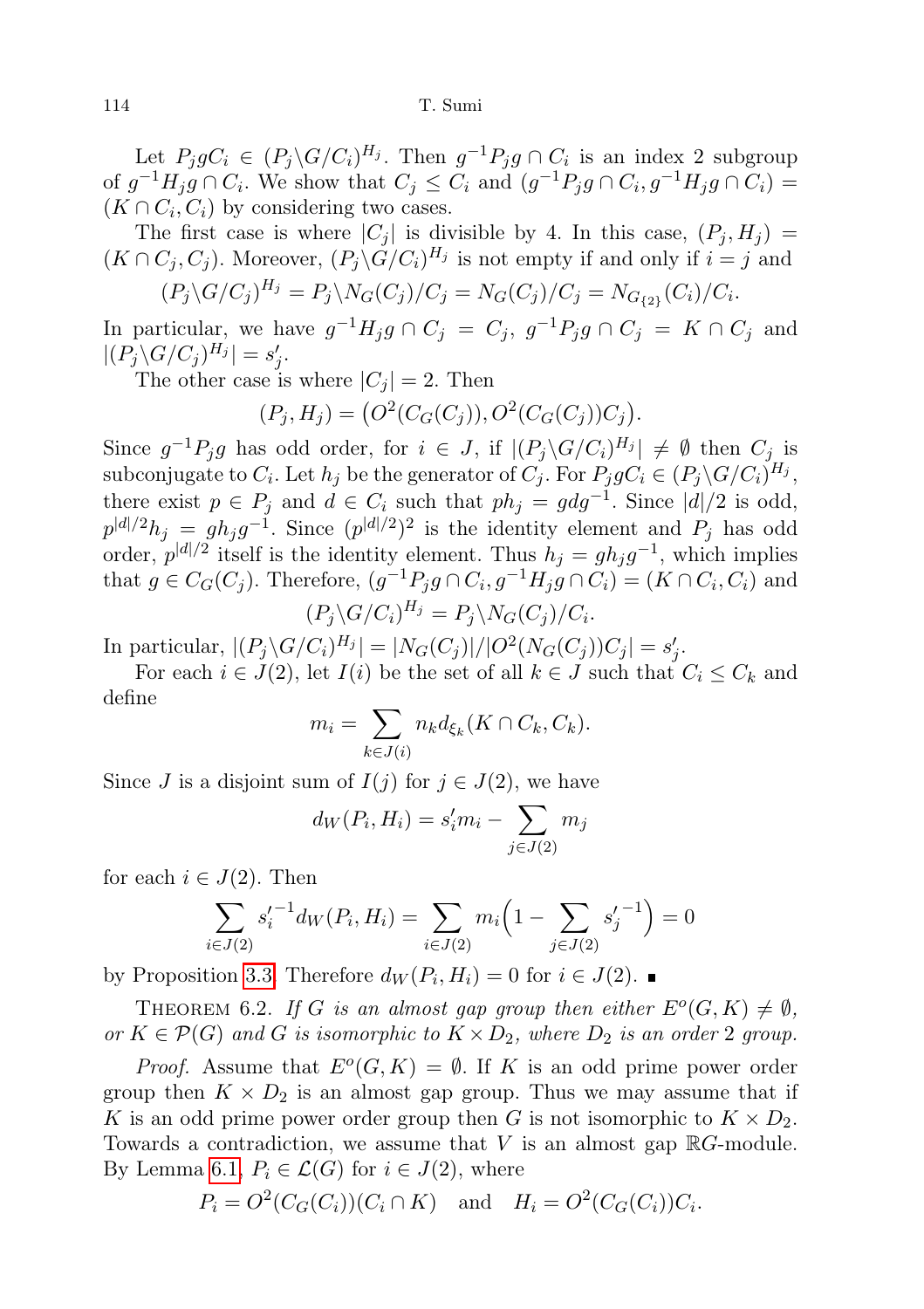We show that this leads to a contradiction. Recall that  $G$  is not of prime power order. Suppose that  $H_i$  is a 2-group. Then  $P_i \leq H_i \leq O^p(G)$  and thus  $P_i < O^p(G)$  for any odd prime p. Since  $P_i$  is also a 2-group, we have  $P_i < O^2(G)$ . Hence  $P_i \notin \mathcal{L}(G)$ , a contradiction. Suppose now that  $H_i$  is not a 2-group. Note that  $C_i$  is isomorphic to an order 2 group. Since  $P_i$  has odd prime power order  $> 1$ , we have  $P_i < O^p(G)$  for any odd prime p. If  $P_i = O^2(G)$  then  $P_i = O^2(C_G(C_i)) = K$  and  $G = H_i$ , which is isomorphic to the direct product group of K with an order 2 cyclic group, a contradiction.  $\blacksquare$ 

<span id="page-14-0"></span>**7. Proofs of main theorems.** Let  $G$  be a finite group such that  $G/O^2(G)$  is a nontrivial cyclic group. If  $\mathcal{P}(G) \cap \mathcal{L}(G) = \emptyset$  then the subgroup L of G with  $L > O^2(G)$  and  $[L: O^2(G)] = 2$  is not isomorphic to a direct product group of an odd prime power order group and an order 2 cyclic group, since  $O^2(L) = O^2(G)$ . We use this fact in the proofs of Theorems [1.1](#page-1-0) and [1.2.](#page-2-2)

In Theorem [1.1,](#page-1-0) the assumption that  $K$  is a gap group implies that  $\mathcal{P}(G) \cap \mathcal{L}(G) = \emptyset$ . If G is a gap group then  $O^2(G)$  is an almost gap group. Thus, we slightly extend Theorem [1.1](#page-1-0) as follows.

THEOREM 7.1. Let G be a finite group such that  $G/O^2(G)$  is a nontrivial cyclic group. Suppose that G has an index 2 subgroup K which is an almost gap group not of prime power order. Then the following claims are equivalent:

- (1) G is an almost gap group.
- $(2) E(G,K) \neq \emptyset.$
- (3)  $E^o(G,K) \neq \emptyset$ .
- (4) There exists an  $\mathcal{L}(G)$ -free  $\mathbb{R}G$ -module W such that  $d_W(P, H) > 0$  for all  $(P, H) \in \mathcal{PH}_0^2(G)$  with  $H \nleq K$ .

*Proof.* Clearly, [\(3\)](#page-2-3) implies  $(2)$ , and  $(1)$  implies  $(4)$ . We show that  $(4) \Rightarrow (1)$  $(4) \Rightarrow (1)$  $(4) \Rightarrow (1)$ . Suppose that  $(4)$  holds. Let

$$
V = W \oplus \left( \mathrm{Ind}_{K}^{G}(W_{K}) \oplus \mathbb{R}[G]_{\mathcal{L}(G)} \right)^{\oplus \dim W + 1},
$$

where  $W_K$  is an almost gap  $\mathbb{R}K$ -module. For  $(P, H) \in \mathcal{PH}_0(G)$ , if  $(P, H) \notin$  $\mathcal{PH}^{2}_{0}(G), (P, H) \in \mathcal{PH}^{2}_{0}(G) \setminus \mathcal{PH}^{2}_{0}(G, K)$  and  $(P, H) \in \mathcal{PH}^{2}_{0}(G, K)$ , respectively, then  $d_{\mathbb{R}[G]_{\mathcal{L}(G)}}(P,H)$ ,  $d_{\text{Ind}_{K}^G(W_K)}(P,H)$  and  $d_W(P,H)$ , respectively, are positive. Therefore,  $d_V(P, H) > 0$  and V is an almost gap RG-module. Thus [\(1\)](#page-2-5) and [\(4\)](#page-2-6) are equivalent.

If  $K > O^2(G)$  then  $(4) \Rightarrow (3)$  $(4) \Rightarrow (3)$  $(4) \Rightarrow (3)$  follows from Theorem [5.3,](#page-10-1) and  $(2) \Rightarrow (4)$  $(2) \Rightarrow (4)$ follows from Theorem [5.1.](#page-9-1) If  $K = O^2(G)$ , then  $(2) \Rightarrow (1)$  $(2) \Rightarrow (1)$  $(2) \Rightarrow (1)$  by Theorem [5.6](#page-11-0) and  $(1) \Rightarrow (3)$  $(1) \Rightarrow (3)$  $(1) \Rightarrow (3)$  by Theorem [6.2.](#page-13-0)

Thus,  $(1)-(4)$  $(1)-(4)$  $(1)-(4)$  are equivalent.

<span id="page-14-1"></span>Theorem [1.2](#page-2-2) is a direct corollary of the following theorem.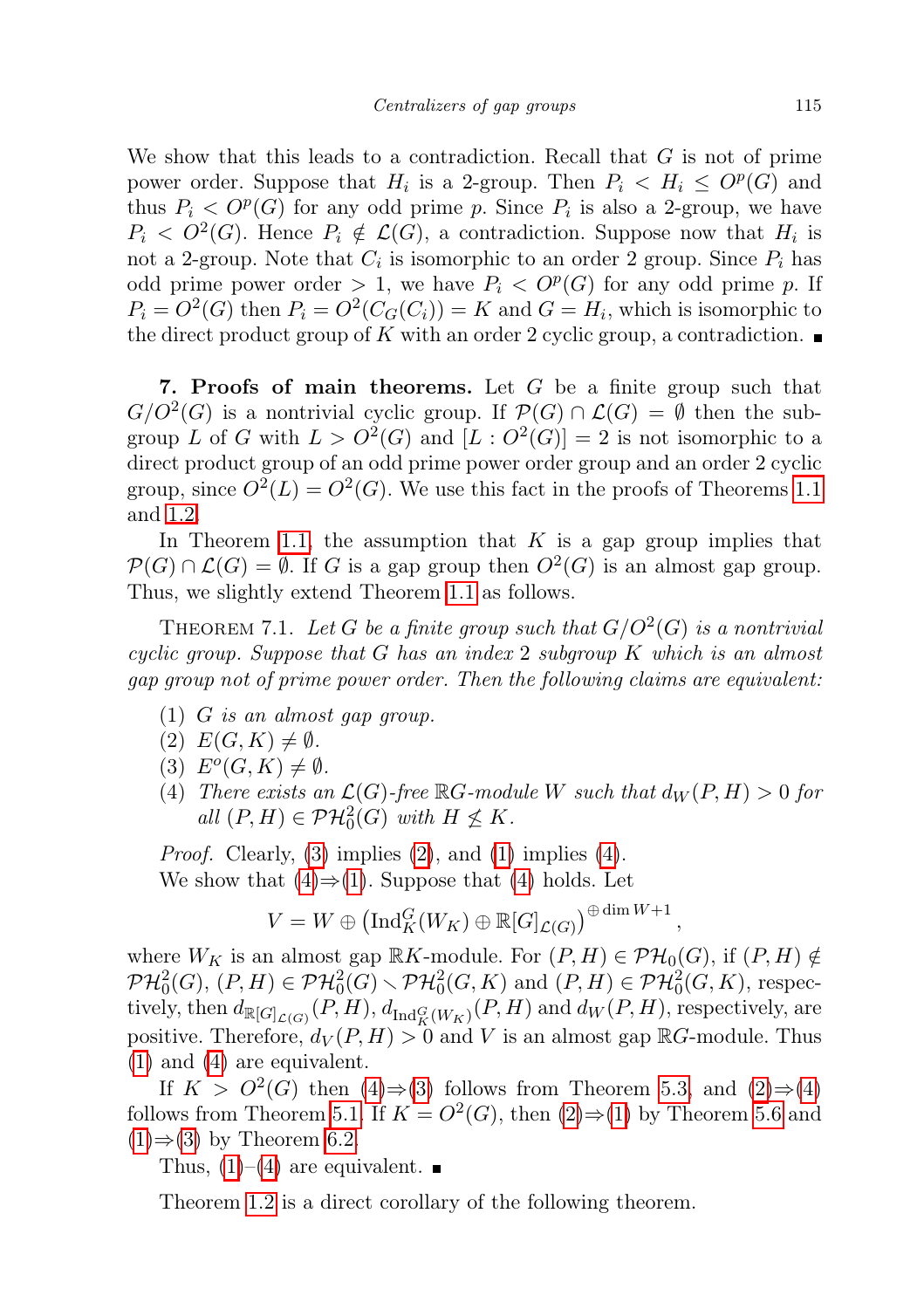THEOREM 7.2. Let  $G$  be a finite group not of prime power order such that  $G/O^2(G)$  is a nontrivial cyclic group, K an index 2 subgroup of G, and L the subgroup of G for which  $L > O^2(G)$  and  $[L: O^2(G)] = 2$ . The group G is an almost gap group if and only if either  $E^{o}(L, O^{2}(G)) \neq \emptyset$ , or  $O^{2}(G) \in \mathcal{P}(G)$ and L is isomorphic to a direct product group of  $O^2(G)$  with an order 2 group, and in addition  $E_4^o(G,K) \neq \emptyset$  in the case where  $|G/O^2(G)| > 2$ .

*Proof.* Suppose that  $G$  is an almost gap group. Any subgroup  $H$  of  $G$ with  $H \geq O^2(G)$  is also an almost gap group by [\[13,](#page-20-11) Proposition 3.1]. Thus we have the "only if" part by Theorems [5.3](#page-10-1) and [6.2.](#page-13-0)

We now show the "if" part. Let  $[G: O^2(G)] = 2^t$  and

$$
G = G_t > K = G_{t-1} > \dots > L = G_1 > G_0 = O^2(G)
$$

be a sequence of subgroups of G for which  $[G_{j+1} : G_j] = 2$  for  $j = 0, 1, \ldots$  $\dots, t-1$ . By the assumption on L the group  $G_1$  is an almost gap group by Theorem [5.6.](#page-11-0)

Now assume that  $t > 1$ . Let  $V_1$  be an almost gap  $\mathbb{R}G_1$ -module. Since  $E_4^o(G,K)$  is not empty,  $E^o(G_a,G_{a-1})$  is not empty for  $a=2,\ldots,t$  by Proposition [5.4.](#page-10-0) By Theorem [5.1,](#page-9-1) for  $a = 2, \ldots, t$ , there is an  $\mathcal{L}(G_a)$ -free  $\mathbb{R}G_a$ -module  $V_a$  such that  $d_{V_a}(P,H)$  is positive for  $(P,H) \in \mathcal{PH}_0(G_a,G_{a-1})$ . Put  $W_1 = V_1$  and inductively

$$
W_a = V_a \oplus \left( \operatorname{Ind}_{G_{a-1}}^{G_a} W_{a-1} \oplus \mathbb{R}[G_a]_{\mathcal{L}(G_a)} \right) \stackrel{\oplus \dim V_a + 1}{\longrightarrow}
$$
  
*t* Then  $d_{W_a}(P, H) > 0$  for  $(P, H) \in \mathcal{P} \mathcal{H}(C)$ . But

for  $a = 2, \ldots, t$ . Then  $d_{W_a}(P, H) \geq 0$  for  $(P, H) \in \mathcal{PH}(G_a)$ . Put

$$
V = \bigoplus_{1 \leq a \leq t} \operatorname{Ind}_{G_a}^G W_a \oplus \mathbb{R}[G]_{\mathcal{L}(G)}.
$$

We show that V is an almost gap  $\mathbb{R}G$ -module. Let  $(P, H) \in \mathcal{PH}_0(G)$ . Note that  $d_{\text{Ind}_{G_a}^G W_a}(P,H) \geq 0$ . If  $(P,H) \notin \mathcal{PH}_0^2(G)$  then  $d_V(P,H) \geq$  $d_{\mathbb{R}[G]_{\mathcal{L}(G)}}(P,H) > 0$ . Suppose that  $(P,H) \in \mathcal{PH}^2_0(G)$ . Since  $G/O^2(G)$  is a cyclic group, there exists  $1 \le a \le t$  such that  $[H \cap G_a : P \cap G_a] = 2$ . In particular,  $P \cap G_a$  is not a Sylow 2-subgroup of  $G_a$ . Moreover,  $P \cap G_a \neq O^2(G_a)$ , since if not,  $P = O^2(G) \in \mathcal{L}(G)$ . Therefore  $P \notin \mathcal{L}(G_a)$  and

$$
d_V(P, H) \ge d_{\text{Ind}_{G_a}^G W_a}(P, H) \ge d_{W_a}(P \cap G_a, H \cap G_a) > 0.
$$

Hence V is an almost gap  $\mathbb{R}G$ -module.

<span id="page-15-0"></span>THEOREM 7.3. Let  $G$  be a finite group not of prime power order. The group G is an almost gap group if and only if so is L for any subgroup L with  $L > O^2(G)$  and  $L/O^2(G)$  cyclic.

*Proof.* Recall that  $\mathbb{R}[O^2(G)]_{\mathcal{L}(O^2(G))}$  is an almost gap  $\mathbb{R}O^2(G)$ -module if  $O^2(G)$  is not of prime power order. Let N be the set of subgroups L of G such that  $L > O^2(G)$  and  $L/O^2(G)$  is a cyclic group, and let  $\mathcal{N}_c$  be the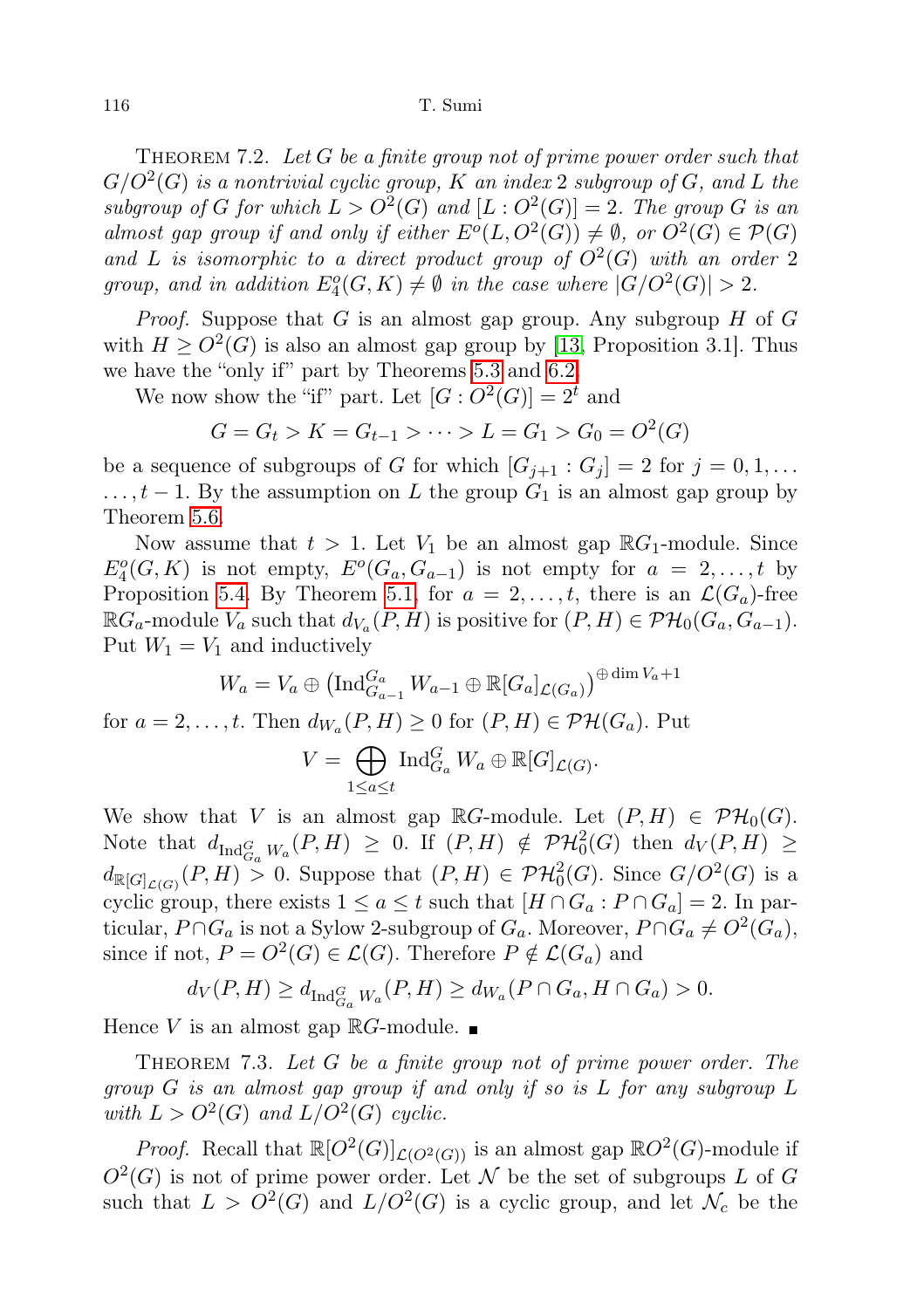minimal subset of N such that for any  $L \in \mathcal{N}$ , there is  $Q \in \mathcal{N}_c$  satisfying  $(Q) \supset (L)$ , that is, L is subconjugate to Q in G. Suppose that  $V_L$  is an almost gap  $\mathbb{R}L$ -module for  $L \in \mathcal{N}_c$ . We show that

$$
V = \bigoplus_{(L)\in\mathcal{N}_c} \operatorname{Ind}_L^G V_L \oplus \mathbb{R}[G]_{\mathcal{L}(G)}
$$

is an almost gap  $\mathbb{R}G$ -module. It is easy to see that  $\text{Ind}_{L}^{G}V_{L}$  is  $\mathcal{L}(G)$ -free and  $d_{\text{Ind}_{L}^{G}V_{L}}(P,H) \ge 0$  for  $(P,H) \in \mathcal{PH}(G)$  (cf. [\[13,](#page-20-11) Lemmas 1.2 and 1.7]). Let  $(P, H) \in \mathcal{PH}_0(G)$ . If  $(P, H) \notin \mathcal{PH}_0^2(G)$  then  $d_{\mathbb{R}[G]_{\mathcal{L}(G)}}(P, H) > 0$ . Suppose that  $(P, H) \in \mathcal{PH}_0^2(G)$ . There exist  $Q \in \mathcal{N}_c$  and  $g \in G$  such that  $(H \setminus P) \cap$  $g^{-1}Qg \neq \emptyset$ . Then  $(gPg^{-1} \cap Q, gHg^{-1} \cap Q) \in \mathcal{PH}(Q)$ .

We claim that  $gPg^{-1} \cap Q \notin \mathcal{L}(Q)$ . Indeed, assume otherwise. Then  $gPg^{-1} \cap Q = O^2(Q)$  or  $gPg^{-1} \cap Q = O^p(Q)$  for an odd prime p. If  $gPg^{-1} \cap Q$  $Q = O^p(Q)$  for an odd prime p, then  $O^p(Q)$  is a Sylow 2-subgroup of Q and thus  $qHq^{-1} \cap Q = qPq^{-1} \cap Q$ , which is a contradiction.

Since  $O^2(Q) = O^2(G)$ , if  $gPg^{-1} \cap Q = O^2(Q)$  then  $gPg^{-1} = O^2(G)$ . This contradicts  $P \notin \mathcal{L}(G)$ . Therefore,  $d_{V_Q}(gPg^{-1} \cap Q, gHg^{-1} \cap Q) > 0$ . Then  $\bigoplus_{(L)\in\mathcal{N}_c} \text{Ind}_{L}^G V_L \oplus \mathbb{R}[G]_{\mathcal{L}(G)}$  is an almost gap  $\mathbb{R}G$ -module. The converse follows from [\[13,](#page-20-11) Proposition 3.1].  $\blacksquare$ 

Now it is easy to deduce Theorem [1.3](#page-2-0) from Theorems [7.2](#page-14-1) and [7.3.](#page-15-0)

Let  $\mathcal{PH}^{(2)}(G)$  be the subset of  $\mathcal{PH}^2(G)$  consisting of  $(P, H)$  such that  $O^2(C_G(h))$  is a subgroup of P for any 2-element  $h \in H \setminus P$ . Note that for  $(P, H) \in \mathcal{PH}^{(2)}(G)$ , if a 2-element h of  $H \setminus P$  has order  $> 2$  then  $C_G(h)$ is a 2-group. There exists an  $\mathcal{L}(G)$ -free nonnegative  $\mathbb{R}G$ -module W such that  $d_W(P, H) > 0$  if  $(P, H) \in \mathcal{PH}_0(G) \setminus \mathcal{PH}^{(2)}(G)$  [\[28,](#page-20-15) Theorem 2.3]. Put  $\mathcal{PH}^{(2)}(G,K)=\mathcal{PH}^2(G,K)\cap \mathcal{PH}^2(G).$ 

PROPOSITION 7.4. Let G be a finite group such that  $G/O^2(G)$  is nontrivial cyclic and  $\mathcal{P}(G) \cap \mathcal{L}(G) = \emptyset$ , and let K be an index 2 subgroup of G. If there exists an  $\mathcal{L}(G)$ -free nonnegative  $\mathbb{R}G$ -module W such that  $d_W(P,H) > 0$ for some  $(P, H) \in \mathcal{PH}^{(2)}(G, K)$ , then  $E^{o}(G, K)$  is not empty.

*Proof.* Let  $(P, H) \in \mathcal{PH}^{(2)}(G, K)$  and let W be an  $\mathcal{L}(G)$ -free nonnegative  $\mathbb{R}$ G-module for which  $d_W(P, H) > 0$ . We show the assertion by considering two cases.

The first case is when  $[G: O^2(G)] > 2$ . Let C be the set of all conjugacy classes (C) in G of cyclic 2-groups C for which  $C \leq H$  and  $C \nleq P$ . Note that H is a 2-group and  $P = H \cap K$ . Since  $[H : P] = 2$ , it follows that

$$
H \setminus P = \coprod_{(C) \in \mathcal{C}} (C) \cap H \setminus P = \coprod_{(C) \in \mathcal{C}} \coprod_{N_G(C) \circ gH \in N_G(C) \setminus (G/H)^C} g^{-1}Cg \setminus P.
$$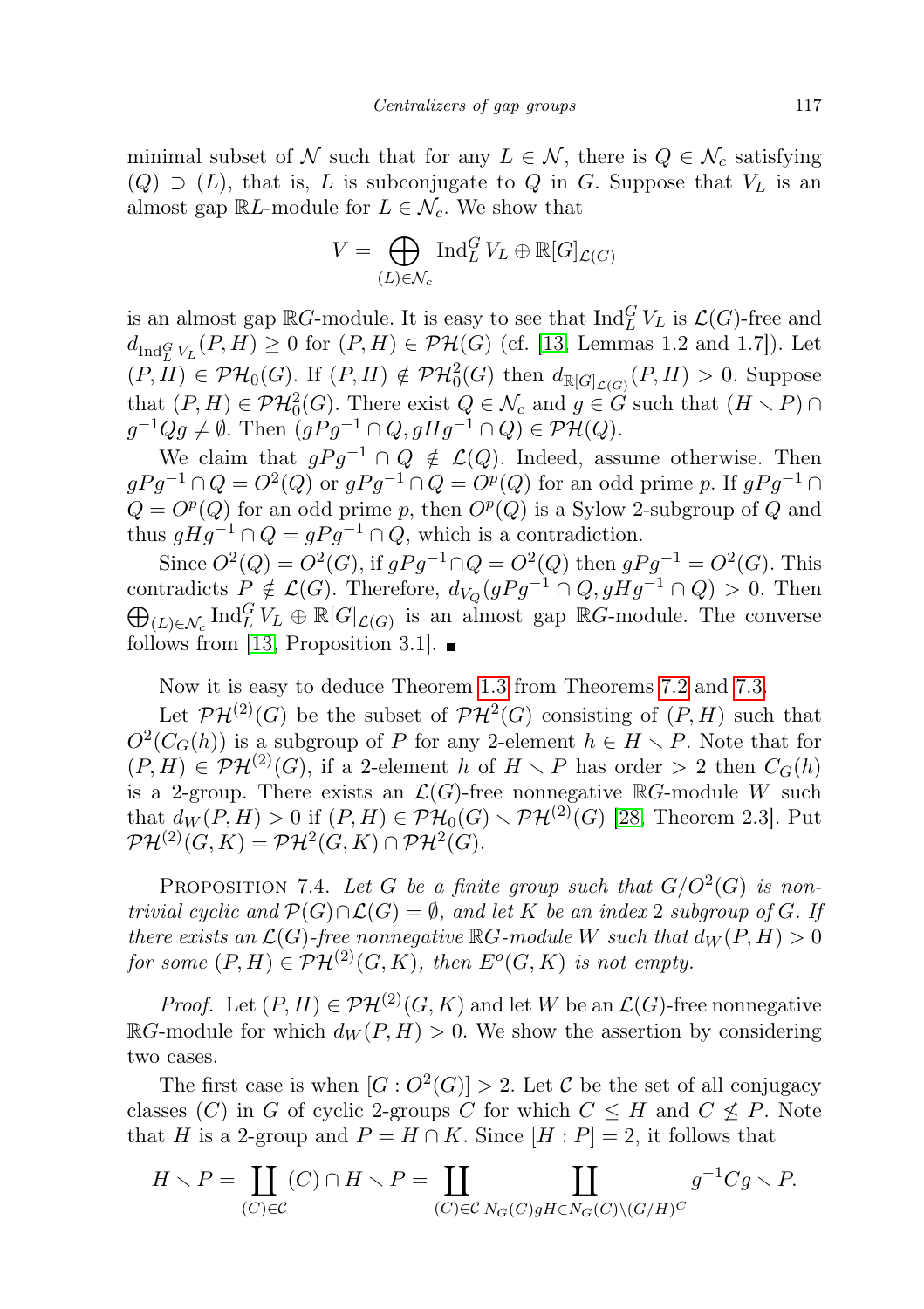By using the character  $\chi_W$  of W, we see that

$$
d_{W}(P,H) = -\frac{1}{|H|} \sum_{h \in H \backslash P} \chi_{W}(h)
$$
  
\n
$$
= -\frac{1}{|H|} \sum_{(C) \in \mathcal{C}} \sum_{N_{G}(C)gH \in N_{G}(C) \backslash (G/H)^{C}} \sum_{h \in g^{-1}Cg \backslash P} \chi_{W}(h)
$$
  
\n
$$
= \frac{1}{|H|} \sum_{(C) \in \mathcal{C}} |g^{-1}Cg| \sum_{N_{G}(C)gH \in N_{G}(C) \backslash (G/H)^{C}} d_{W}(g^{-1}Cg \cap P, g^{-1}Cg)
$$
  
\n
$$
= \frac{1}{|H|} \sum_{(C) \in \mathcal{C}} |C| |N_{G}(C) \backslash (G/H)^{C} |d_{W}(C \cap P, C) > 0.
$$

Note that  $d_W(C \cap K, C) \geq 0$ , since  $C \cap K = C \cap P$ . Therefore, by Lemma [5.2,](#page-9-0)  $E_4^o(G, K)$  is not empty.

The second case is when  $[G: O^2(G)] = 2$ . If H is a 2-group, similarly to the first case, we have  $E^o(G,K) \neq \emptyset$ . Indeed, suppose that  $E^o(G,K) = \emptyset$ . Then we may assume that  $H \setminus P$  has an involution h such that  $|O^2(C_G(h))|$  $\neq$  1 and  $P \geq O^2(C_G(h))$ . Recall that

$$
(P\backslash G/\langle h\rangle)^{H/P} = P\backslash PC_G(h)/\langle h\rangle \cong H\backslash PC_G(h)
$$

by [\[28,](#page-20-15) Lemma 4.4]. Take  $k \in J(2)$  such that  $C_k = \langle h \rangle$ . In Lemma [6.1](#page-12-1) we replace  $(P_k, H_k)$  by  $(P, H)$  and proceed as in the proof of Lemma [6.1.](#page-12-1) Then we see that  $d_W(P, H)$  must be zero. Therefore  $E^o(G, K)$  is not empty.

If K is an almost gap group then G is a gap group by Theorem [7.2.](#page-14-1)  $\blacksquare$ 

Now, we show that a nonsolvable group G for which  $O^p(G) \neq G$  for some odd prime  $p$  is a gap group (Theorem [1.4\)](#page-2-1). We prepare two lemmas.

The following is an application of a transfer homomorphism (cf. [\[7,](#page-19-11) Theorem 3.4]).

<span id="page-17-0"></span>LEMMA 7.5. Let  $N$  be a normal subgroup of a finite group  $G$  for which  $N \geq O^2(G)$ , and  $G_{\{2\}}$  a Sylow 2-subgroup of G. Let H be the subgroup of  $G$  generated by all elements of the commutator subgroup  $[G_{\{2\}},G_{\{2\}}]$  of  $G_{\{2\}}$ and by all elements  $a^{-1}b$  such that  $a, b \in G_{\{2\}} \setminus N$  and a and b are conjugate in G. If involutions of  $G_{\{2\}}$  outside N generate  $G_{\{2\}}$ , then  $H = G_{\{2\}} \cap [G, G]$ .

*Proof.* The group H is a normal subgroup of  $G_{\{2\}}$  with  $G_{\{2\}}/H$  abelian, since  $N \cap G_{\{2\}}$  is normal in  $G_{\{2\}}$ . Consider the transfer  $f: G \to G_{\{2\}}/H$ . Since  $P/H$  is abelian, it follows that ker  $f \geq [G, G]$  and so

<span id="page-17-1"></span>(7.1) 
$$
H \leq G_{\{2\}} \cap [G, G] \leq G_{\{2\}} \cap \ker f.
$$

We show that f is an epimorphism. Since  $[G:N]$  is 2 power and  $G_{\{2\}}$  is a Sylow 2-subgroup of G, the set  $P \setminus N$  is not empty. Let x be an involution of  $G_{\{2\}}$  outside N. Then there exist elements  $t_j$  of G, for  $1 \leq j \leq [G:G_{\{2\}}]$ ,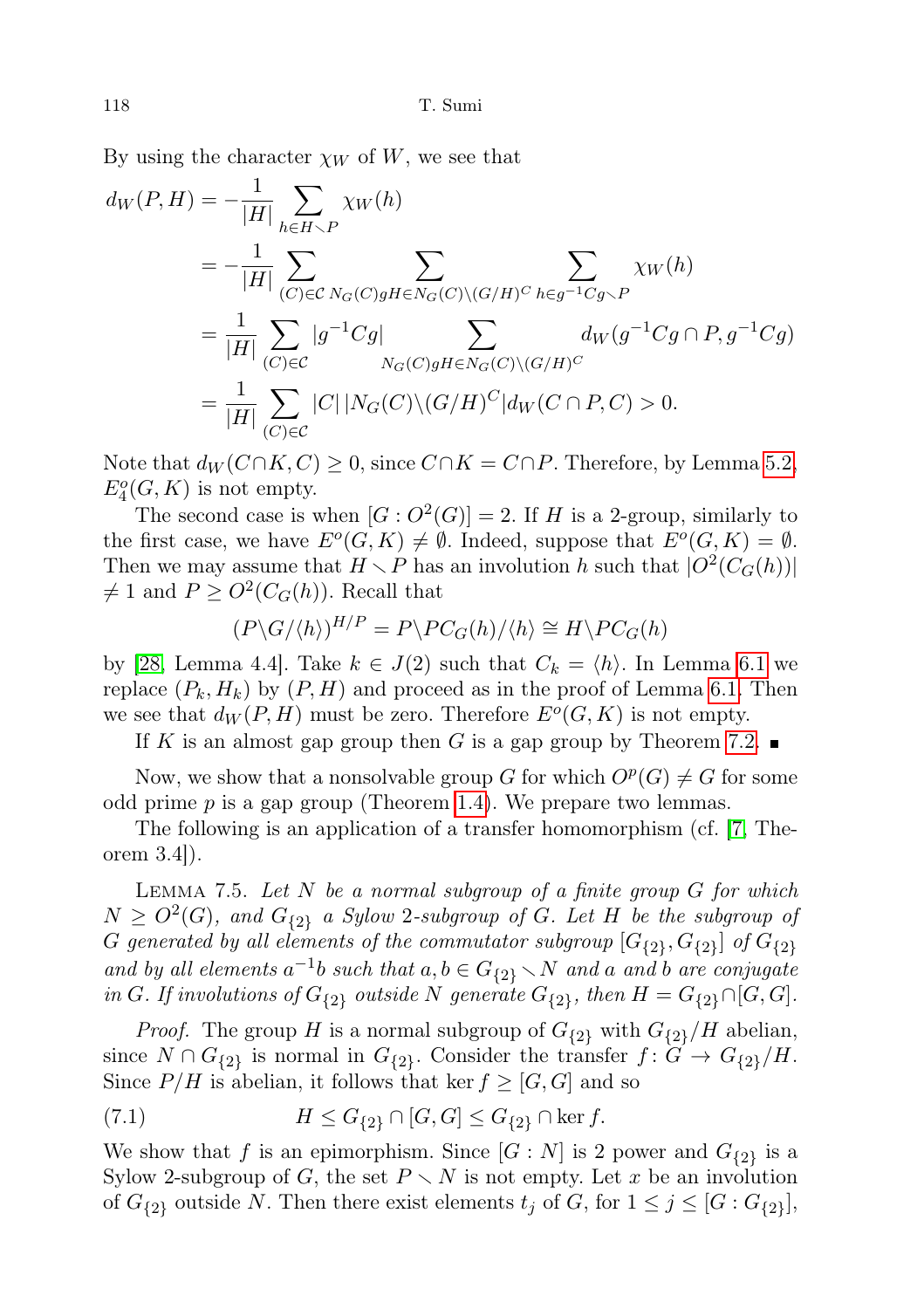such that

$$
t_j x t_j^{-1} \in G_{\{2\}}
$$
 and  $f(x) = \prod_{j=1}^{[G:P]} (t_j x t_j^{-1}) H$ ,

since  $|x| = 2$  (cf. [\[7,](#page-19-11) Theorem 3.3]). Thus we obtain

$$
f(x) = \prod_{j=1}^{[G:G_{\{2\}}]} x(x^{-1}t_jxt_j^{-1})H = x^{[G:G_{\{2\}}]}H = xH,
$$

since x and  $t_j x t_j^{-1}$  are elements of  $G_{\{2\}}$  outside N which are conjugate. Since involutions of  $\tilde{G}_{\{2\}} \setminus N$  generate  $G_{\{2\}}$ , we have  $f(y) = yH$  for any  $y \in G_{\{2\}}$ , and so  $f$  is an epimorphism. Therefore,

(7.2) 
$$
[G:\ker f] = [G_{\{2\}}:H].
$$

Since ker f is a normal, 2 power index subgroup of G, we have  $G_{2}$  (ker f) = G and so  $G/\text{ker } f = G_{\{2\}}(\text{ker } f)/\text{ker } f \cong G_{\{2\}}/(G_{\{2\}} \cap \text{ker } f)$ . It follows that

(7.3) 
$$
[G:\ker f] = [G_{\{2\}}:G_{\{2\}}\cap \ker f].
$$

By  $(7.1)$ – $(7.3)$ , we have

<span id="page-18-0"></span>
$$
H = G_{\{2\}} \cap [G, G] = G_{\{2\}} \cap \ker f. \blacksquare
$$

<span id="page-18-1"></span>LEMMA 7.6. Let  $G$  be a finite group not of prime power order for which  $[G: O^2(G)] = 2$ . Suppose that  $O^p(G) \neq G$  for some odd prime p, and G is not an almost gap group. Then  $O^2(G)$  is an odd order group.

*Proof.* Let  $G_{\{2\}}$  be a Sylow 2-subgroup of G. Since G is not an almost gap group, there is a unique odd prime p such that  $O^p(G) \neq G$  and  $E(G, O^2(G)) = \emptyset$ . Therefore any 2-element of  $G \setminus O^2(G)$  is an involution. By Lemma [7.5,](#page-17-0) the focal subgroup  $G_{\{2\}} \cap [G, G]$  is generated by all elements of  $[G_{2}, G_{2}]$  and all elements  $x^{-1}y$  for which  $x, y \in G_{2} \setminus O^2(G)$  and x is con-jugate to y in G. By Proposition [3.3,](#page-7-2) we find that  $G_{\{2\}} \cap [G, G] = [G_{\{2\}}, G_{\{2\}}],$ and it is an index 2 subgroup of  $G_{\{2\}}$ .

Now, we show that  $[K : [K, K]] > 2$  for every 2-subgroup K of order  $> 2$ . Recall that every 2-group is solvable. Take an index 2 subgroup  $K_1$  of K and an index 2 subgroup  $K_2$  of  $K_1$ .

If there exists an index 2 subgroup H of G such that  $K_2 = K_1 \cap H$ , then  $K_2$  is a normal subgroup of K and  $K/K_2$  is abelian and thus  $[K : [K, K]] > 2$ .

Now assume that there does not exist such an index 2 subgroup H. There exists an element x of G such that  $K = K_2 \cup xK_2 \cup x^2K_2 \cup x^3K_2$ . If  $K_2 \cap xK_2x^{-1} = K_2$  then  $K_2$  is an index 4 normal subgroup of G so that  $G/K_2$  is cyclic and thus  $[K : [K, K]] > 2$ . Suppose that  $K_2 \cap xK_2x^{-1} \neq K_2$ . Since  $K_2 \cup x^2 K_2 = K_1$ ,  $H := K_2 \cap xK_2x^{-1}$  is an index 8 normal subgroup of K. For every group P of order 8, we see that  $[P : [P, P]] > 2$ . Then  $[K : [K, K]] > 2$  since  $[K : [K, K]] \geq [K/H : [K/H, K/H]] > 2$ .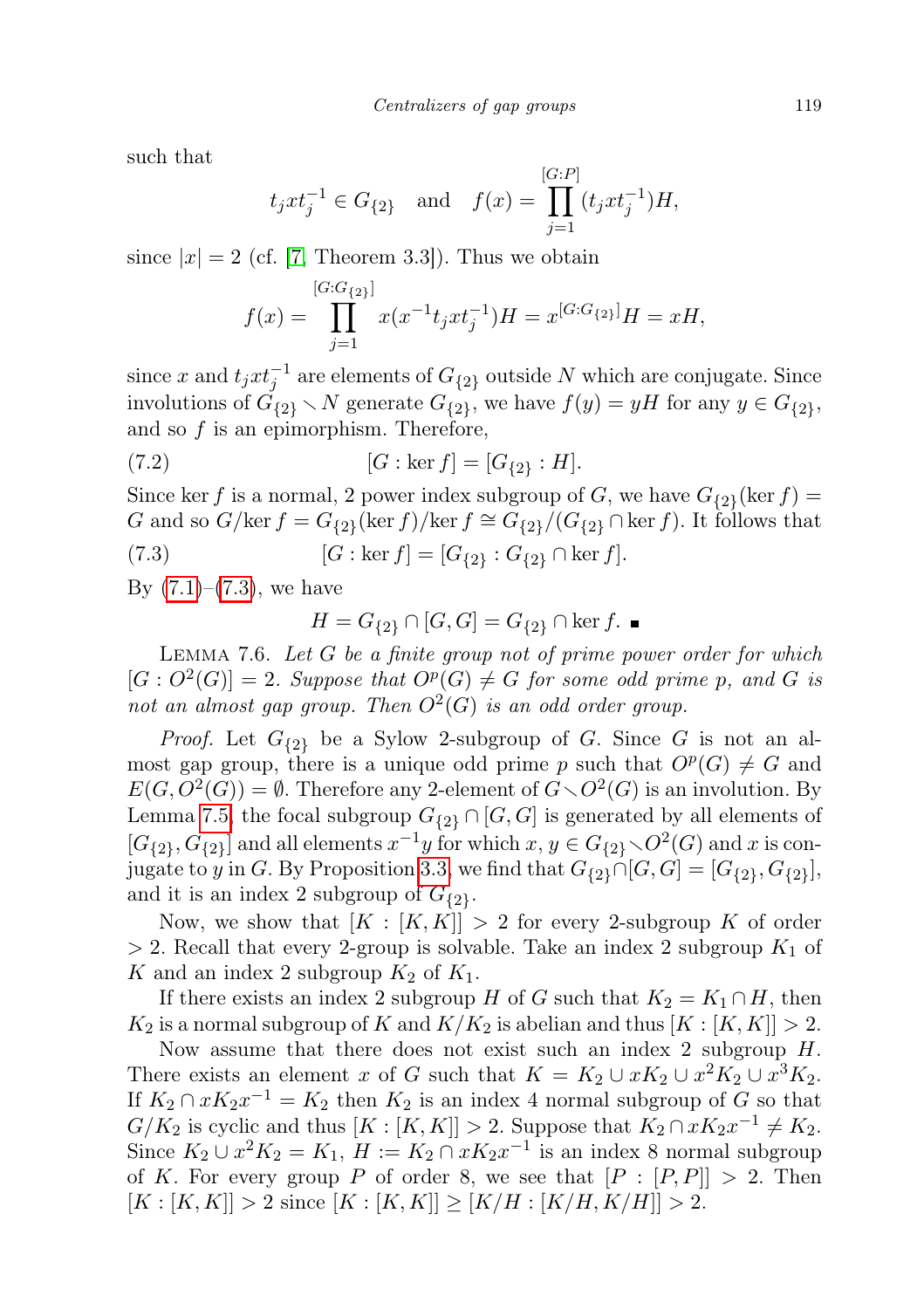Since  $[G_{2} : G_{2} \cap [G, G]] = 2, G_{2}$  is an order 2 group, which implies that  $O^2(G)$  is an odd order group.

Theorem [1.4](#page-2-1) follows from the following theorem.

THEOREM 7.7. Let  $G$  be a finite group not of prime power order such that  $G \neq O^2(G)$  and G has an odd index > 1 normal subgroup. If  $O^2(G)$  is an even order group, then G is an almost gap group.

*Proof.* Let K be an odd index  $> 1$  normal subgroup of G. Since an odd order group is solvable, there exists a prime p such that  $O^p(G) \neq G$ . Then any 2-element of H outside P is an involution for any pair  $(P, H) \in \mathcal{PH}_0^2(G)$ . Let L be a subgroup of G for which  $L > O^2(G)$  and  $[L: O^2(G)] = 2$ . Since  $L \cap O^p(G) \neq L$ , it follows that  $O^p(L) \neq L$ . By Lemma [7.6,](#page-18-1) L is an almost gap group. For every pair  $(P, H) \in \mathcal{PH}^2_0(G)$ , there exists an almost gap subgroup L of G such that  $L > O^2(G)$ ,  $[L: O^2(G)] = 2$  and  $H \leq L$ . Therefore G is an almost gap group.  $\blacksquare$ 

Acknowledgements. This research was partly supported by KAKENHI (24540083).

## References

- <span id="page-19-4"></span>[1] E. C. Cho and D. Y. Suh, Induction in equivariant K-theory and s-Smith equivalence of representations, in: Group Actions on Manifolds (Boulder, CO, 1983), Contemp. Math. 36, Amer. Math. Soc., Providence, RI, 1985, 311–315.
- <span id="page-19-9"></span>[\[2\]](http://dx.doi.org/10.1016/S0022-4049(96)00019-9) K. H. Dovermann and M. Herzog, Gap conditions for representations of symmetric groups, J. Pure Appl. Algebra 119 (1997), 113–137.
- <span id="page-19-5"></span>[\[3\]](http://dx.doi.org/10.1016/0040-9383(85)90003-5) K. H. Dovermann and T. Petrie, Smith equivalence of representations for odd order cyclic groups, Topology 24 (1985), 283–305.
- <span id="page-19-0"></span>[4] K. H. Dovermann and R. Schultz, Equivariant Surgery Theories and their Periodicity Properties, Lecture Notes in Math. 1443, Springer, Berlin, 1990.
- <span id="page-19-7"></span>[\[5\]](http://dx.doi.org/10.2140/pjm.1992.152.41) K. H. Dovermann and D. Y. Suh, Smith equivalence for finite abelian groups, Pacific J. Math. 152 (1992), 41–78.
- <span id="page-19-6"></span>[\[6\]](http://dx.doi.org/10.1016/0040-9383(89)90033-5) K. H. Dovermann and L. C. Washington, Relations between cyclotomic units and Smith equivalence of representations, Topology 28 (1989), 81–89.
- <span id="page-19-11"></span>[7] D. Gorenstein, Finite Groups, 2nd ed., Chelsea, New York, 1980.
- <span id="page-19-10"></span>[8] E. Laitinen and M. Morimoto, Finite groups with smooth one fixed point actions on spheres, Forum Math. 10 (1998), 479–520.
- <span id="page-19-8"></span>[\[9\]](http://dx.doi.org/10.1007/BF02565998) E. Laitinen, M. Morimoto, and K. Pawałowski, Deleting-inserting theorem for smooth actions of finite nonsolvable groups on spheres, Comment. Math. Helv. 70 (1995), 10–38.
- <span id="page-19-3"></span>[\[10\]](http://dx.doi.org/10.1090/S0002-9939-99-04544-X) E. Laitinen and K. Pawałowski, Smith equivalence of representations for finite perfect groups, Proc. Amer. Math. Soc. 127 (1999), 297–307.
- <span id="page-19-1"></span>[\[11\]](http://dx.doi.org/10.1007/BF02570753) W. Lück and I. Madsen, Equivariant L-theory. I, Math. Z. 203 (1990), 503–526.
- <span id="page-19-2"></span>[\[12\]](http://dx.doi.org/10.1023/A:1007710504681) M. Morimoto, Equivariant surgery theory: deleting-inserting theorems of fixed point manifolds on spheres and disks, K-Theory 15 (1998), 13–32.